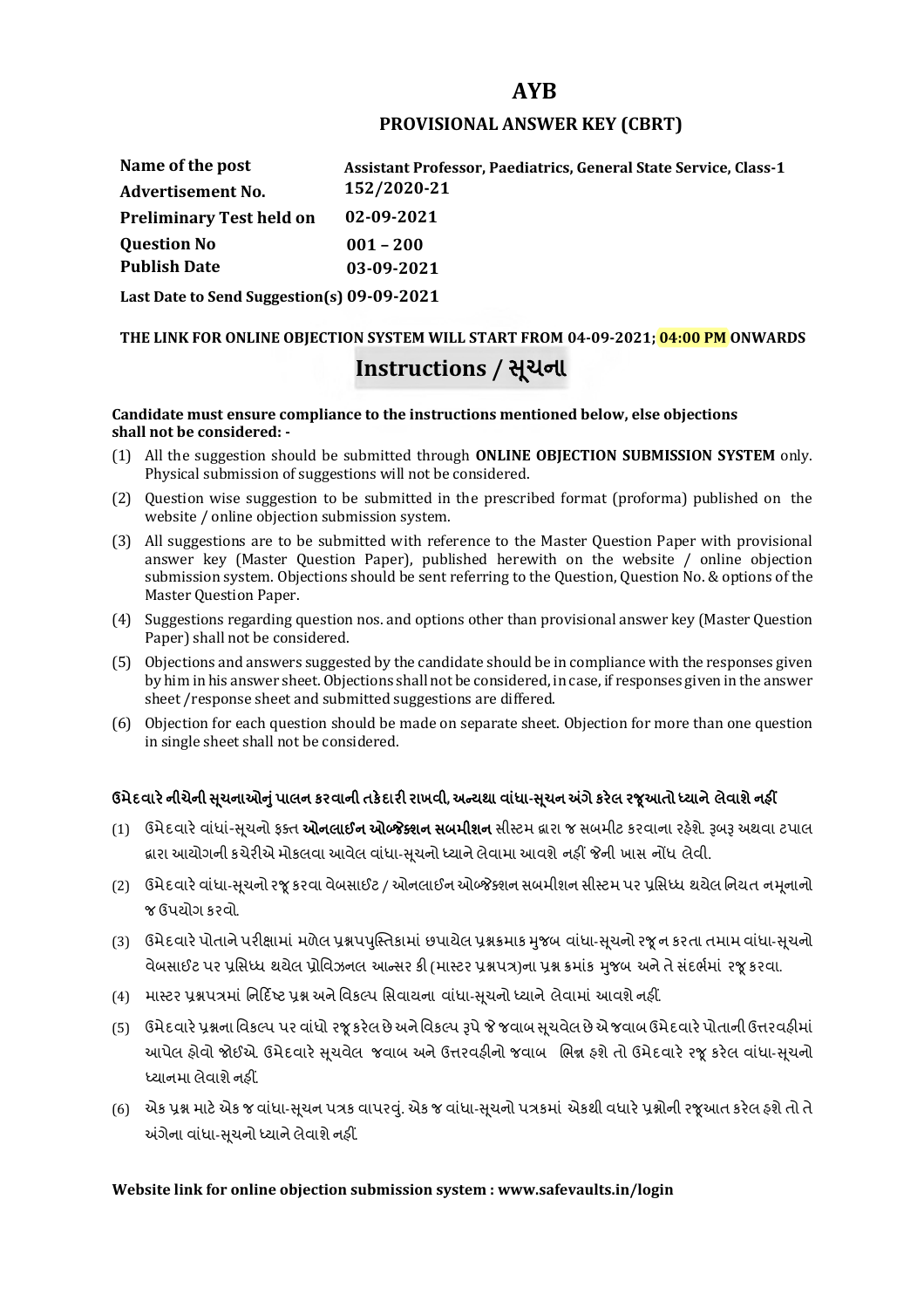| 001.                                                                                                                                            | Which of the following is a conditionally essential/indispensible amino acid     |                                                                                              |
|-------------------------------------------------------------------------------------------------------------------------------------------------|----------------------------------------------------------------------------------|----------------------------------------------------------------------------------------------|
|                                                                                                                                                 | (A) Alanine                                                                      | (B) Tyrosine                                                                                 |
|                                                                                                                                                 | (C) Serine                                                                       | (D) Histidine                                                                                |
| A measure of peak blood glucose concentration 2 hours after ingestion of a given food<br>002.<br>compared with a reference standard is known as |                                                                                  |                                                                                              |
|                                                                                                                                                 | (A) Insulin Sensiitivity                                                         | <b>(B)</b> Glycemic Index                                                                    |
|                                                                                                                                                 | (C) Postprandial Glucose                                                         | (D) Metabolic index                                                                          |
| 003.                                                                                                                                            | Functional closure of ductus arteriosus is usually complete in normal newborn by |                                                                                              |
|                                                                                                                                                 | $(A)$ 5 - 9 hours                                                                | $(B)$ 10 - 15 hours                                                                          |
|                                                                                                                                                 | $(C)$ 18 - 24 hours                                                              | $(D)$ 25 - 36 hours                                                                          |
| 004.                                                                                                                                            |                                                                                  | Most common cause of intestinal obstruction in children aged between 5 month to 3 years is   |
|                                                                                                                                                 | (A) Volvulus                                                                     | <b>(B)</b> Intussuception                                                                    |
|                                                                                                                                                 | $(C)$ Hernia                                                                     | (D) Adhesions                                                                                |
| 005.                                                                                                                                            | The following cereals should be avoided in Celiac disease patients               |                                                                                              |
|                                                                                                                                                 | (A) Wheat                                                                        | (B) Barley                                                                                   |
|                                                                                                                                                 | $(C)$ Rye                                                                        | (D) Maize                                                                                    |
| 006.                                                                                                                                            | Best biochemical evidence of Wilson disease is                                   |                                                                                              |
|                                                                                                                                                 | $(A)$ Hepatic copper content > 250 microgram/ gram dry weight                    |                                                                                              |
|                                                                                                                                                 | $(B)$ Hepatic copper content > 350 microgram/ gram dry weight                    |                                                                                              |
|                                                                                                                                                 | $(C)$ Hepatic copper content > 500 microgram/ gram dry weight                    |                                                                                              |
|                                                                                                                                                 | (D) Hepatic copper content $> 750$ microgram/ gram dry weight                    |                                                                                              |
| 007.                                                                                                                                            | As per diagnostic criteria for Infant Colic, for clinical purposes must include  |                                                                                              |
|                                                                                                                                                 | $(A)$ An infant who is $\lt$ 5 months of age when symptoms start and stop        |                                                                                              |
|                                                                                                                                                 | $(B)$ An infant who is $\lt 6$ months of age when symptoms start and stop        |                                                                                              |
|                                                                                                                                                 | $(C)$ An infant who is $<$ 8 months of age when symptoms start and stop          |                                                                                              |
|                                                                                                                                                 | (D) An infant who is $< 10$ months of age when symptoms start and stop           |                                                                                              |
| 008.                                                                                                                                            | Portal Hypertension is defined as elevation of portal pressure more than         |                                                                                              |
|                                                                                                                                                 | $(A)$ 7 - 10 mm of Hg                                                            | $(B)$ 10 - 12 mm of Hg                                                                       |
|                                                                                                                                                 | $(C)$ 5 - 7 mm of Hg                                                             | (D) $12 - 15$ mm of Hg                                                                       |
| 009.                                                                                                                                            | Most common cause of extrahepatic portal hypertension is                         |                                                                                              |
|                                                                                                                                                 | (A) Budd - Chiari Syndrome                                                       | (B) Sinusoidal obstruction syndrome                                                          |
|                                                                                                                                                 | (C) Portal vein thrombosis                                                       | (D) Cirrhosis                                                                                |
| 010.                                                                                                                                            |                                                                                  | Culture negative neutrocytic ascitis, a variant of primary peritonitis with an ascetic fluid |
|                                                                                                                                                 | (A) WBC count of $>100$ cells / cubic mm                                         | (B) WBC count of $> 250$ cells / cubic mm                                                    |
|                                                                                                                                                 | (C) WBC count of $> 500$ cells / cubic mm                                        | (D) WBC count of $>1000$ cells / cubic mm                                                    |
| 011.                                                                                                                                            | The most common variant of Noncystic Biliary Atresia is                          |                                                                                              |
|                                                                                                                                                 | $(A)$ Type I                                                                     | $(B)$ Type II a                                                                              |
|                                                                                                                                                 | $(C)$ Type II b                                                                  | (D) Type III                                                                                 |

**AYB - 001-200 ] 1 P.T.O.**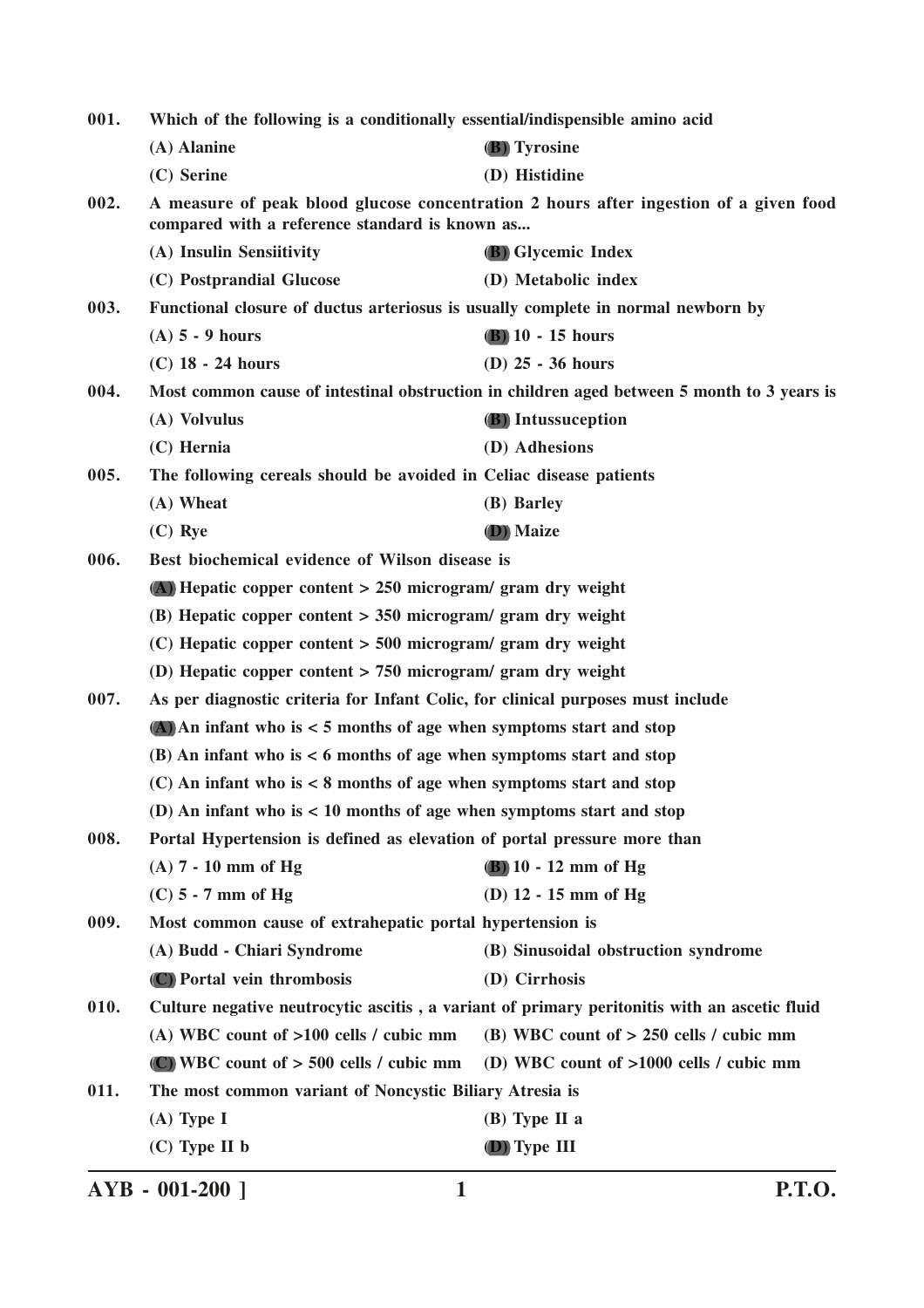| 012. | The features of Johanson Blizzard syndrome include all EXCEPT      |                                                                                     |
|------|--------------------------------------------------------------------|-------------------------------------------------------------------------------------|
|      | (A) Exocrine pancreatic deficiency                                 | (B) Hypoplasia of the alae nasi                                                     |
|      | (C) Congenital deafness                                            | (D) Hyperthyroidism                                                                 |
| 013. | Boerhaave syndrome is characterised by                             |                                                                                     |
|      | (A) Spontaneous Tracheal perforation                               | (B) Spontaneous Stomach rupture                                                     |
|      | (C) Spontaneous intestinal perforation                             | (D) Spontaneous Oesophageal rupture                                                 |
| 014. | Which of the following is not a feature of Allagille syndrome?     |                                                                                     |
|      | (A) Broad forehead, small chin, saddle nose                        |                                                                                     |
|      | (B) Butterfly vertebrae                                            |                                                                                     |
|      | (C) Proliferation of bile ducts on liver biopsy                    |                                                                                     |
|      | (D) Pulmonary arterial stenosis                                    |                                                                                     |
| 015. | Highest Serum Ascites Albumin Gradient (SAAG) is seen in           |                                                                                     |
|      | (A) Tuberculous peritonitis                                        | (B) Nephrotic syndrome                                                              |
|      | (C) Portal Hypertension                                            | (D) Pancreatic Ascites                                                              |
| 016. | Focal Biliary Cirrhosis is the pathognomonic liver lesion in       |                                                                                     |
|      | (A) Non-alcoholic fatty liver disease                              | (B) Langerhans cell histiocytosis                                                   |
|      | (C) Cystic fibrosis                                                | (D) Sclerosing cholangitis                                                          |
| 017. | Holt Oram syndrome includes following features EXCEPT              |                                                                                     |
|      | (A) Phocomelia                                                     | (B) Hypoplastic thumb                                                               |
|      | $(C)$ 1 <sup>st</sup> degee heat block                             | (D) VSD                                                                             |
| 018. | Most common type of VSD is                                         |                                                                                     |
|      | (A) Membranous                                                     | (B) Muscular                                                                        |
|      | (C) Multiple                                                       | (D) None of the above                                                               |
| 019. | Modified Blalock Tausing shunt is done between                     |                                                                                     |
|      |                                                                    | (A) Subclavian artery and Pulmonary artery (B) Subclaivan vein and Pulmonary artery |
|      | (C) Subclavian artery and Pulmonary vein (D) SVC and Aorta         |                                                                                     |
| 020. | Snowman appearance on chest radiography is seen typically in       |                                                                                     |
|      | $(A)$ VSD                                                          | $(B)$ ASD                                                                           |
|      | $(C)$ PDA                                                          | (D) TAPVC                                                                           |
| 021. | Coarctation of the aorta is most commonly seen in which syndrome   |                                                                                     |
|      | (A) Apert's syndrome                                               | (B) Turner's syndrome                                                               |
|      | (C) Klinefelter's syndrome                                         | (D) Noonan's syndrome                                                               |
| 022. | Most common type of Total anomalous pulmonary venous connection is |                                                                                     |
|      | (A) Supracardiac                                                   | (B) Infracardiac                                                                    |
|      | (C) Mixed                                                          | (D) Cardiac                                                                         |
| 023. | Jervel-Lange-Nielsen syndrome has                                  |                                                                                     |
|      | (A) Short QT interval                                              | (B) Long QT interval                                                                |
|      | (C) Sinus node dysfunction                                         | (D) None of the above                                                               |
|      |                                                                    |                                                                                     |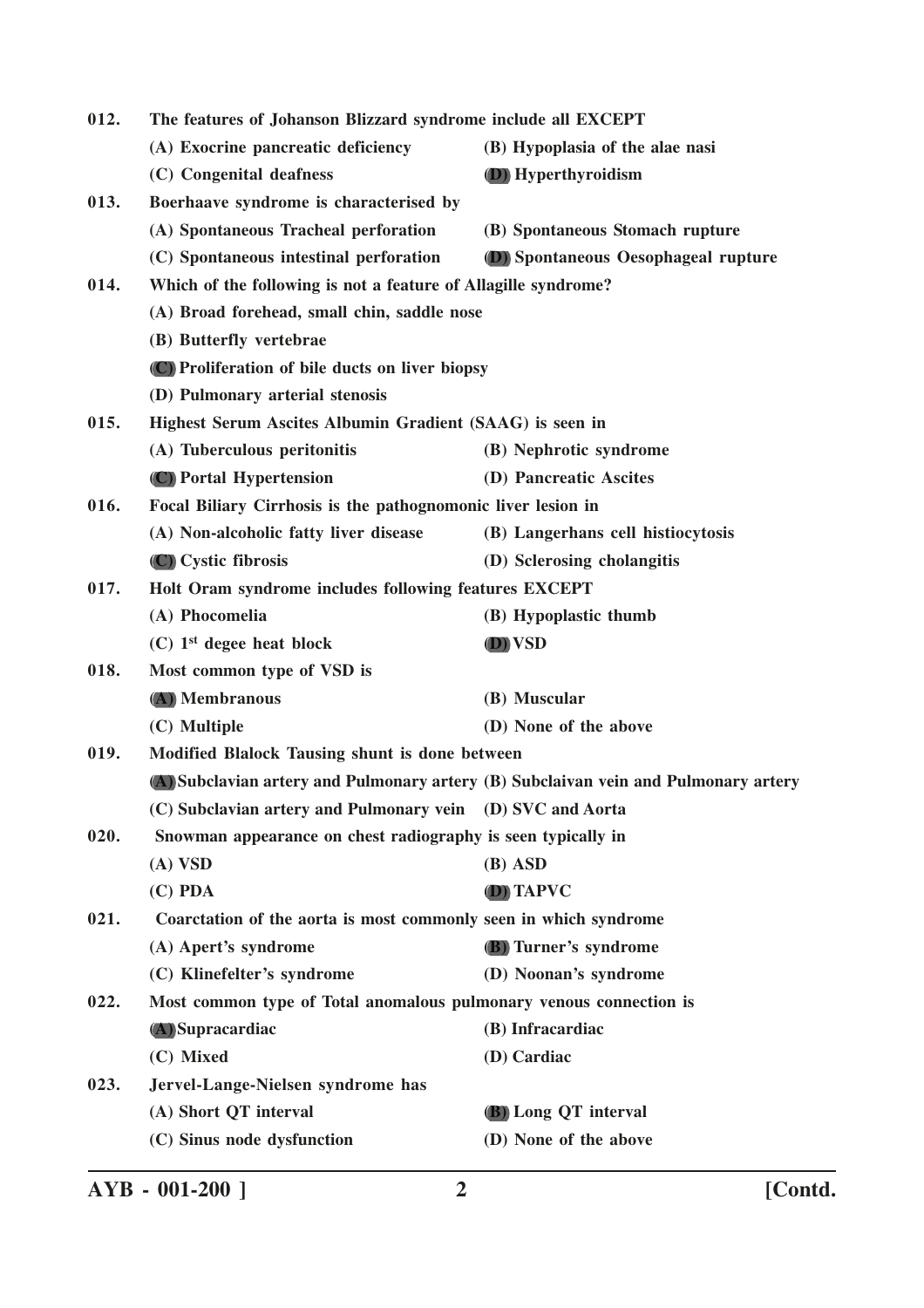| 024. | Congenital Aortic stenosis is characterised by all EXCEPT<br>(A) Pansystolic murmur over the aortic area |                                                                                                                                                                              |
|------|----------------------------------------------------------------------------------------------------------|------------------------------------------------------------------------------------------------------------------------------------------------------------------------------|
|      |                                                                                                          |                                                                                                                                                                              |
|      | (B) Early Ejection systolic click & systolic ejection murmur                                             |                                                                                                                                                                              |
|      | (C) Heaving apex beat                                                                                    |                                                                                                                                                                              |
|      | (D) Syncope, dizziness, angina                                                                           |                                                                                                                                                                              |
| 025. | Which of the following is not correct in PDA –                                                           |                                                                                                                                                                              |
|      | (A) Continuous murmur                                                                                    | (B) Widely split second heart sound                                                                                                                                          |
|      | (C) Left ventricular hypertrophy                                                                         | (D) Mid diastolic murmur over the apex                                                                                                                                       |
| 026. | <b>EXCEPT</b>                                                                                            | The following Congenital Heart Disease are associated with an Infant of Diabetic Mother                                                                                      |
|      | (A) Ventricular Septal Defect                                                                            | (B) D Transposition of Great Vessels                                                                                                                                         |
|      | (C) Truncus Arteriosus                                                                                   | (D) Hypoplastic Left Heart Syndrome                                                                                                                                          |
| 027. | Complete Heart Block is associated with -                                                                |                                                                                                                                                                              |
|      | (A) Abstein Anomaly                                                                                      | (B) Double Outlet Right Ventricle                                                                                                                                            |
|      | (C) L-Transposition of Great Vessel                                                                      | (D) Primum ASD                                                                                                                                                               |
| 028. | The total volume of CSF in an infant is                                                                  |                                                                                                                                                                              |
|      | $(A)$ 50 ml                                                                                              | $(B)$ 75 ml                                                                                                                                                                  |
|      | $(C)$ 100 ml                                                                                             | $(D)$ 150 ml                                                                                                                                                                 |
| 029. | Recurrence of Febrile Seizure after 2 or more episodes is                                                |                                                                                                                                                                              |
|      | (A) $5\%$                                                                                                | (B) $10\%$                                                                                                                                                                   |
|      | (C) $30\%$                                                                                               | $(D)$ 50%                                                                                                                                                                    |
| 030. | The MOST common focal presentation of arterial ischemic stroke is                                        |                                                                                                                                                                              |
|      | (A) Hemiparesis                                                                                          | (B) Acute speech deficit                                                                                                                                                     |
|      | (C) Visual deficit                                                                                       | (D) Sensory deficit                                                                                                                                                          |
| 031. | Dandy-Walker malformation is characterized by the following EXCEPT                                       |                                                                                                                                                                              |
|      | (A) Cystic dilatation of the fourth ventricle                                                            |                                                                                                                                                                              |
|      | (B) Herniation of the cerebellar tonsils through the foramen magnum                                      |                                                                                                                                                                              |
|      | (C) Hypoplasia of the cerebellar vermis                                                                  |                                                                                                                                                                              |
|      | (D) Hydrocephalus                                                                                        |                                                                                                                                                                              |
| 032. | Infants with Tay-Sachs disease (TSD) are characterized by the following EXCEPT                           |                                                                                                                                                                              |
|      | (A) convulsions                                                                                          | (B) Deafness                                                                                                                                                                 |
|      | (C) Cherry-red spots                                                                                     | (D) microcephaly                                                                                                                                                             |
| 033. | The MOST common infectious cause of congenital sensorineural hearing loss is                             |                                                                                                                                                                              |
|      | (A) Measles                                                                                              | <b>(B)</b> Cytomegalovirus                                                                                                                                                   |
|      | (C) Toxoplasma gondi                                                                                     | (D) Rubella                                                                                                                                                                  |
| 034. |                                                                                                          | Duchenne muscular dystrophy (DMD) is the most common hereditary neuromuscular disease<br>affecting all races and ethnic groups. All the following are features of DMD EXCEPT |
|      | (A) scoliosis                                                                                            | (B) contractures                                                                                                                                                             |
|      | (C) fasciculation                                                                                        | (D) cardiomyopathy                                                                                                                                                           |
|      |                                                                                                          |                                                                                                                                                                              |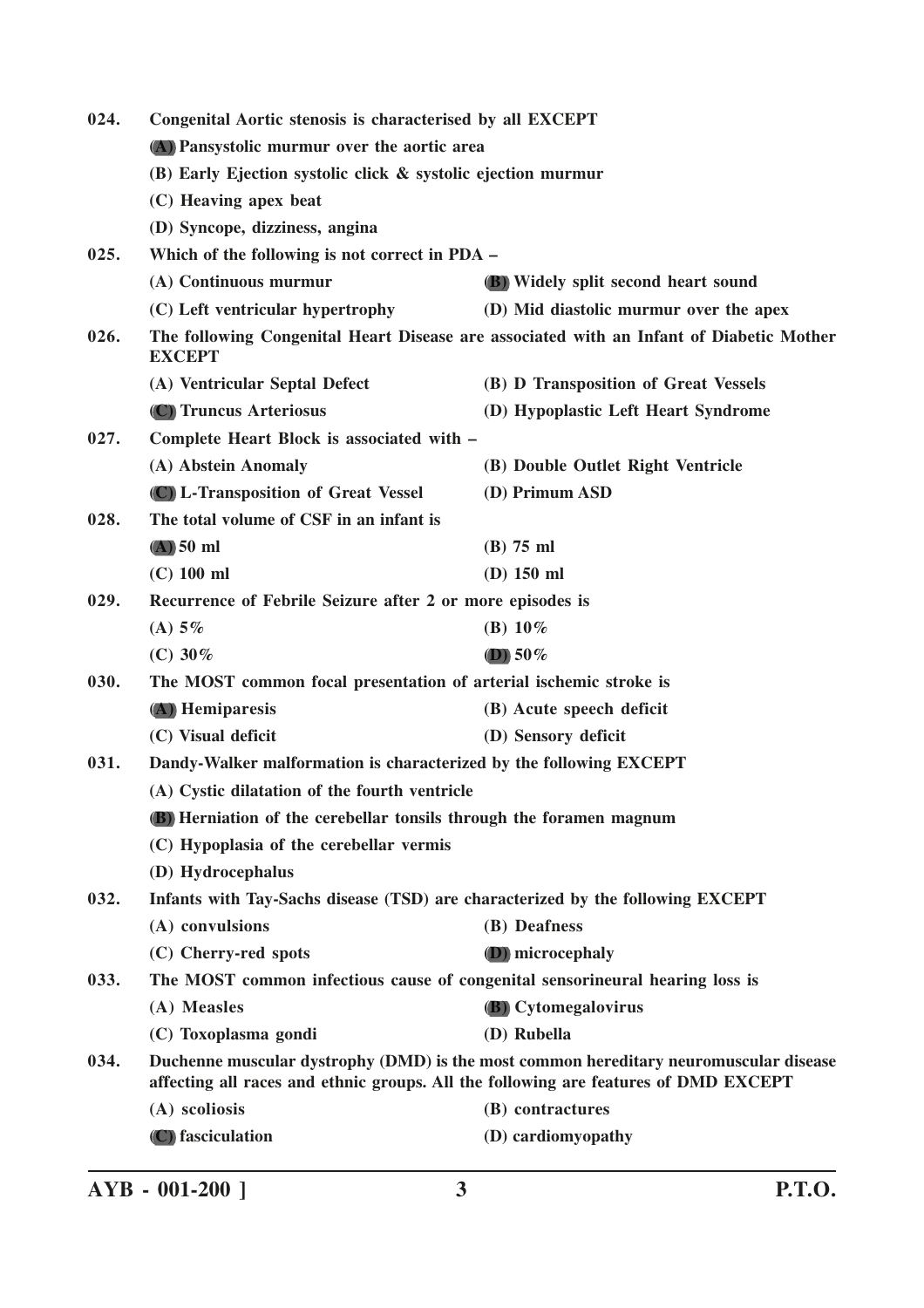| 035.                                                                                                                                | Malignant hyperthermia is an acute hypermetabolic syndrome that is triggered by inhalational<br>anesthetic agents and succinylcholine. Of the following, which myopathy is consistently<br>associated with malignant hyperthermia? |                                                                                             |  |
|-------------------------------------------------------------------------------------------------------------------------------------|------------------------------------------------------------------------------------------------------------------------------------------------------------------------------------------------------------------------------------|---------------------------------------------------------------------------------------------|--|
|                                                                                                                                     | (A) Central core myopathy                                                                                                                                                                                                          | (B) Myotubular myopathy                                                                     |  |
|                                                                                                                                     | (C) Nemaline rod myopathy                                                                                                                                                                                                          | (D) Becker muscular dystrophy                                                               |  |
| 036.                                                                                                                                | The Principal side effect of Vigabatrin is                                                                                                                                                                                         |                                                                                             |  |
|                                                                                                                                     | (A) Neutropenia                                                                                                                                                                                                                    | <b>(B)</b> Retinal Toxicity                                                                 |  |
|                                                                                                                                     | (C) Hepatotoxicity                                                                                                                                                                                                                 | (D) Skin Rash                                                                               |  |
| 037.                                                                                                                                | <b>Spasmus Nutans is a Triad of Following EXCEPT</b>                                                                                                                                                                               |                                                                                             |  |
|                                                                                                                                     | (A) Nystagmus                                                                                                                                                                                                                      | <b>(B)</b> Hearing Loss                                                                     |  |
|                                                                                                                                     | (C) Head Tilt                                                                                                                                                                                                                      | (D) Head Nodding                                                                            |  |
| 038.                                                                                                                                | <b>Status Migranosus is when Migraine Lasts Beyond</b>                                                                                                                                                                             |                                                                                             |  |
|                                                                                                                                     | $(A)$ 12hrs                                                                                                                                                                                                                        | $(B)$ 24hrs                                                                                 |  |
|                                                                                                                                     | $(C)$ 48hrs                                                                                                                                                                                                                        | $(D)$ 72 hrs                                                                                |  |
| 039.                                                                                                                                | in suspected meningitis                                                                                                                                                                                                            | Which of the following is NOT an absolute contraindication for immediate Lumbar Puncture    |  |
|                                                                                                                                     | (A) Signs of raised intracranial pressure                                                                                                                                                                                          |                                                                                             |  |
|                                                                                                                                     | (B) Infection of skin overlying the site of lumbar puncture                                                                                                                                                                        |                                                                                             |  |
|                                                                                                                                     | (C) Thrombocytopenia                                                                                                                                                                                                               |                                                                                             |  |
|                                                                                                                                     | (D) Severe cardio-pulmonary compromise                                                                                                                                                                                             |                                                                                             |  |
| 040.                                                                                                                                | was voluntary or induced by stretch reflex is known as                                                                                                                                                                             | A very slow relaxation of muscle after contraction. Regardless of whether that contraction  |  |
|                                                                                                                                     | (A) Myokymia                                                                                                                                                                                                                       | (B) Myotonia                                                                                |  |
|                                                                                                                                     | (C) Fasciculation                                                                                                                                                                                                                  | (D) Tremor                                                                                  |  |
| 041.                                                                                                                                |                                                                                                                                                                                                                                    | A more chronic or juvenile form of spinal muscular atrophy (SMA type III) is also called as |  |
|                                                                                                                                     | (A) Werdnig Hoffman disease                                                                                                                                                                                                        | (B) Charcot Marie Tooth Dieases                                                             |  |
|                                                                                                                                     | (C) Kugelberg Welander Disease                                                                                                                                                                                                     | (D) Walker Warburg syndrome                                                                 |  |
| Of the following, the MORE common presenting behaviour in girls with attention deficit/<br>042.<br>hyperactivity disorder (ADHD) is |                                                                                                                                                                                                                                    |                                                                                             |  |
|                                                                                                                                     | (A) inattentive                                                                                                                                                                                                                    | (B) hyperactive                                                                             |  |
|                                                                                                                                     | (C) impulsive                                                                                                                                                                                                                      | (D) disruptive                                                                              |  |
| 043.                                                                                                                                | The MOST common specific learning disorder (SLD) of childhood is                                                                                                                                                                   |                                                                                             |  |
|                                                                                                                                     | (A) attention-deficit/hyperactivity disorder (ADHD)                                                                                                                                                                                |                                                                                             |  |
|                                                                                                                                     | (B) Reading disorder (dyslexia)                                                                                                                                                                                                    |                                                                                             |  |
|                                                                                                                                     | (C) Spelling disorder                                                                                                                                                                                                              |                                                                                             |  |
|                                                                                                                                     | (D) Arithmetical skills disorder                                                                                                                                                                                                   |                                                                                             |  |
| 044.                                                                                                                                | The MOST common etiologic organism behind chronic suppurative otitis media is                                                                                                                                                      |                                                                                             |  |
|                                                                                                                                     | (A) Klebsiella                                                                                                                                                                                                                     | (B) Proteus                                                                                 |  |
|                                                                                                                                     | (C) Pseudomonas                                                                                                                                                                                                                    | (D) E.Coli                                                                                  |  |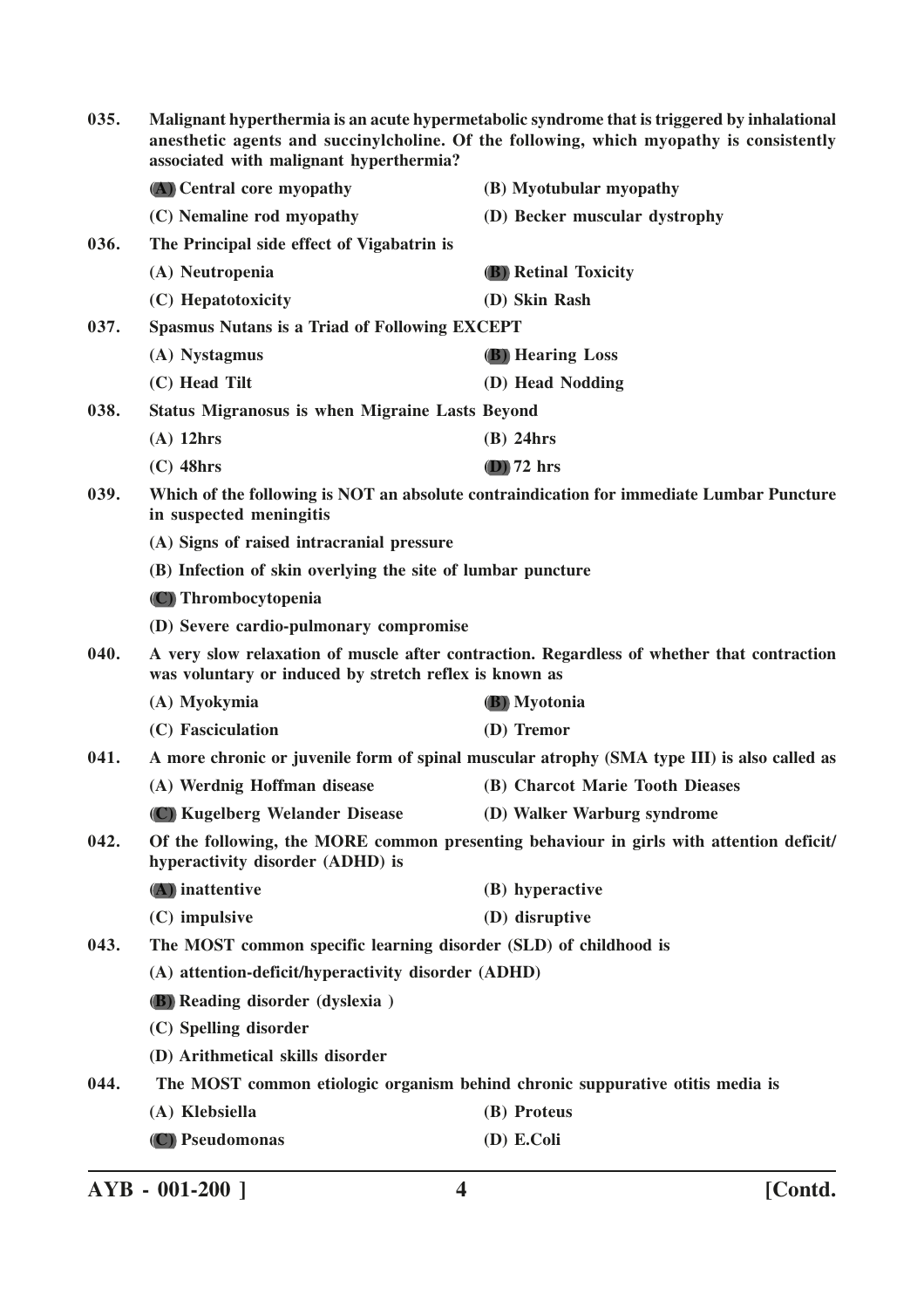- **045. Gradenigo syndrome is the triad of**
	- **(A) suppurative otitis media, paralysis of the internal rectus muscle, and pain in the contralateral orbit**
	- **(B) suppurative otitis media, paralysis of the external rectus muscle, and pain in the ipsilateral orbit**
	- **(C) acute otitis media, paralysis of the external rectus muscle, and pain in the ipsilateral orbit**
	- **(D) acute otitis media, paralysis of the external rectus muscle, and pain in the contralateral orbit**
- **046. The visual Acuity in newborns is estimated to be approximately**

| (A) 20/30    | (B) $20/400$ |
|--------------|--------------|
| $(C)$ 20/100 | (D) $20/200$ |

- **047. Conjunctivitis which usually begins in prepubertal years and which may recur, with a role of atopy in its origin and presenting with extreme itching and tearing with cobblestone-like papillary lesions of the palpebral conjunctiva is** 
	- **(A) Allergic conjunctivitis (B) Vernal conjunctivitis**
	- **(C) Viral conjunctivitis (D) Chemical conjunctivitis**
- **048. The most effective treatment for Capillary Malformation (Port Wine Stain) is**
	- **(A) Chemical cautery (B) Cryocautery**
	- **(C) Pulsed-dye Laser (D) Local injection of steroid**
- **049. A combination of rapidly enlarging kaposiform hemangioendothelioma, thrombocytopenia, microangioathic haemolytic anemia and consumptive coagulopathy is called as \_\_\_\_\_\_\_**
	- **(A) Koebners Phenomenon**
	- **(B) Multifocal Infantile Hemangioma**
	- **(C) Multifocal lymphangioendotheliomatosis**
	- **(D) Kasabach Merritt Phenomenon**
- **050. Kishori Shakti Yojana (Scheme for adolescent girls) provides for \_\_\_\_\_\_\_ of food grains to each beneficiary per month**
	- **(A) 4 kg (B) 8 kg**
	- **(C) 10 kg (D) 6 kg**
- **051. Mission Indradhanush is a programme related to –**

**(A) Providing 7 components of nutrition to child**

- **(B) Providing 7 vaccines to children**
- **(C) Child education in 7 subjects**
- **(D) Treatment of 7 deadly diseases of childhood**
- **052. Plasma level of vitamin K–dependant coagulation factors are low at birth and reach adult levels approximately by \_\_\_\_\_\_\_ age**
	- **(A) 1 month (B) 3 months**
	- **(C) 4 months (D) 6 months**

**053. Hydrops fetalis is defined as abnormal fetal fluid collections in more than \_\_\_\_\_\_\_ sites.**

- **(A) More than 1 (B) More than 2**
- **(C) More than 3 (D) More than 4**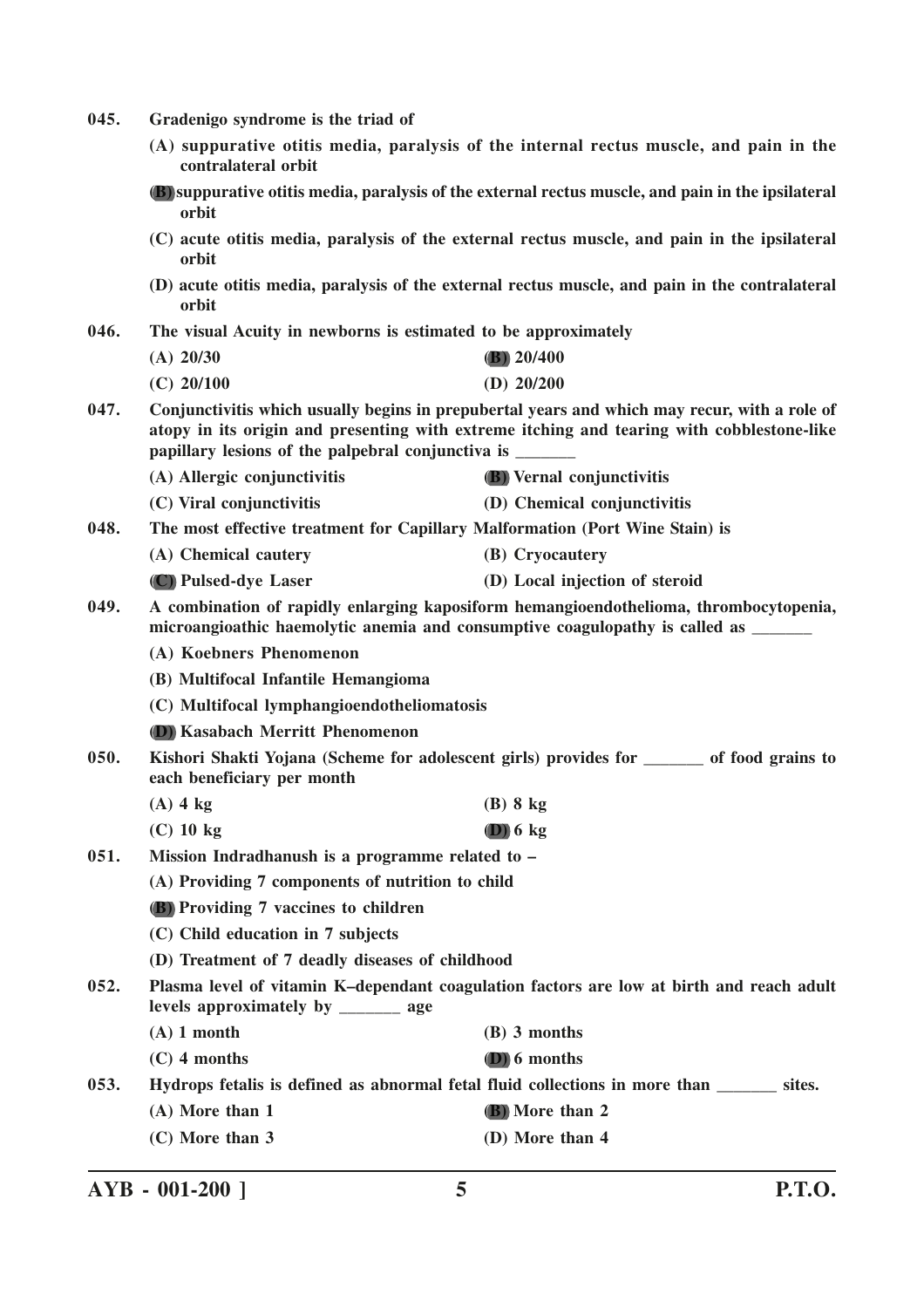- **054. Mirror syndrome constitutes**
	- **(A) Foetal has same cardiac defect as mother**
	- **(B) Foetal has renal disorder as mother**
	- **(C) Mother becomes edematous as foetus**
	- **(D) None of the above**

**055. Bilirubin absorbs light maximally in the blue range. This range is**

- **(A) 400 420 nm (B) 420 470 nm**
- **(C) 480 500 nm (D) 500 520 nm**
- **056. Klumpke's paralysis involves injury to the**
	- **(A) 7th and 8th cervical nerves**
	- **(B) 6th, 7th and 8th cervical nerves**
	- **(C) 6th and 7th cervical nerves**
	- **(D) 7th and 8th cervical nerves and 1st thoracic nerve**
- **057. The optimal environmental temperature for minimal heat loss and oxygen consumption for unclothed infant is the one that maintains the infants core temperature at**
	- **(A) 35.5 36.0 degree Celsius (B) 36.0 36.5 degree Celsius**
	- **(C) 36.5 37.0 degree Celsius (D) 37.0 37.5 degree Celsius**
- **058. The following moderate or high alcohol intake is risk factor for Fetal alcohol syndrome**
	- **(A) More than or equal to 5 drinks / week or more than 2 drinks on multiple occasions**
	- **(B) More than or equal to 5 drinks / week or more than or equal to 3 drinks on multiple occasions**
	- **(C) More than 6 drinks / week or more than 3 drinks on multiple occasions**
	- **(D) More than or equal to 7 drinks / week or more than or equal to 3 drinks on multiple occasions**
- **059. In the Biophysical profile (BPP) monitoring, a score value warrants immediate evaluation**
	- **(A) 7 or less (B) 6 or less**
	- **(C) 5 or less (D) 4 or less**
- **060. Coordination between sucking and swallowing is achieved at the gestational age of –**
	- **(A) 30 weeks (B) 32 weeks**
		- **(C) 34 weeks (D) 36 weeks**
- **061. Ponderal index is used to –**
	- **(A) Distinguish between Preterm and Small for Gestational Age babies**
	- **(B) Estimate gestational maturity of the newborn**
	- **(C) To estimate lung maturity in a newborn**
	- **(D) To distinguish between Malnourished and Hypoplastic IUGR**
- **062. A common triad of signs in Necrotising Enterocolitis consists of all EXCEPT**
	- **(A) Abdominal distension (B) G I bleeding**
	- **(C) Diarrhoea (D) Pneomatosis intestinalis**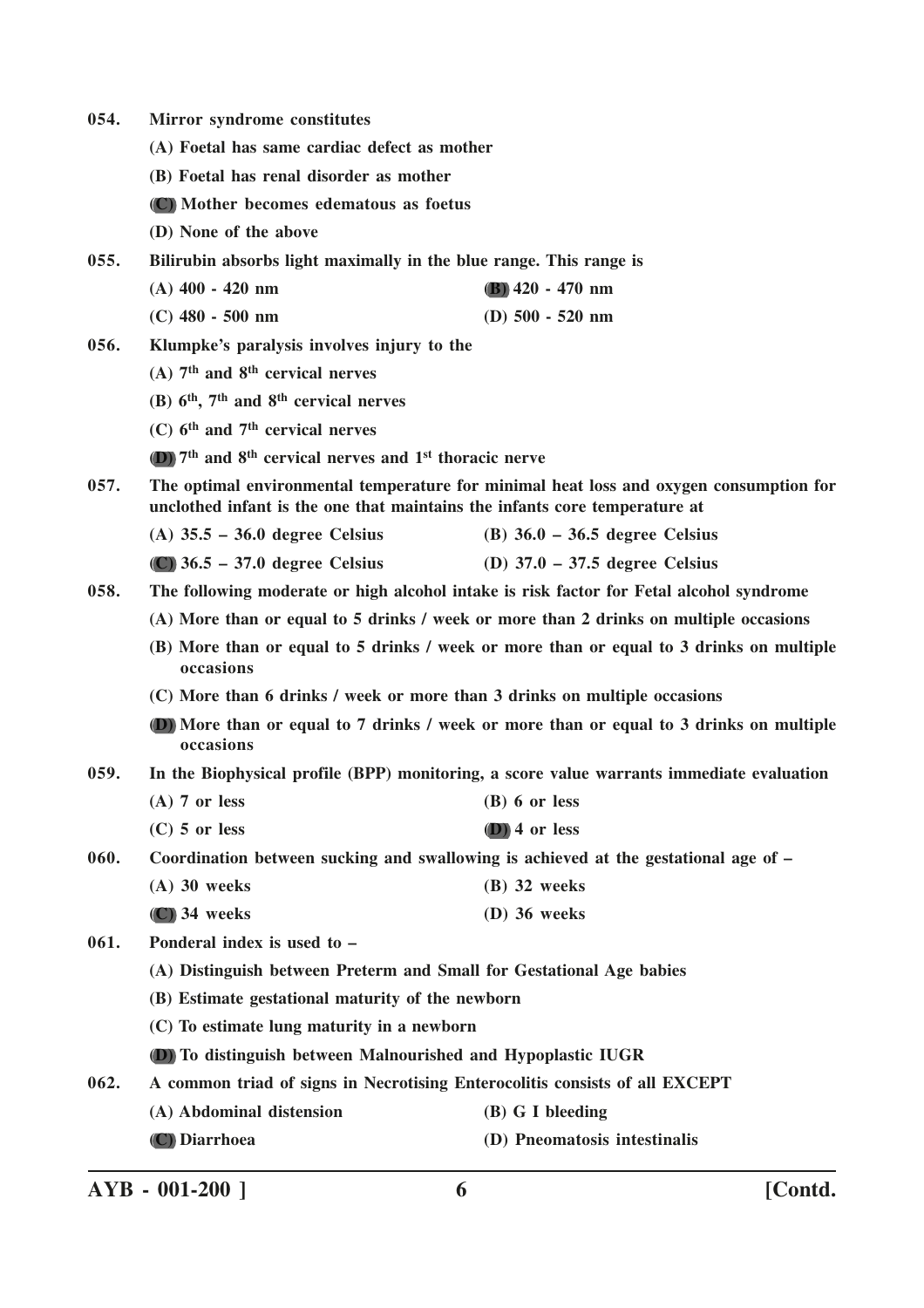| 063. | Age                                                                          | Commonly Used Ballad Scoring system is accurate to within _______ weeks of Gestational   |
|------|------------------------------------------------------------------------------|------------------------------------------------------------------------------------------|
|      | $(A)$ 2                                                                      | $(B)$ 3                                                                                  |
|      | $(C)$ 4                                                                      | $(D)$ 5                                                                                  |
| 064. | Neonatal production rate of bilirubin is ______ mg/kg/24hrs                  |                                                                                          |
|      | $(A)$ 3-4                                                                    | $(B)$ 4-6                                                                                |
|      | $\left(\mathbb{C}\right)$ 6-8                                                | $(D)$ 8-10                                                                               |
| 065. |                                                                              | Conditions associated with iron overload increase risk of infection with which bacteria? |
|      | (A) Escherchia. coli                                                         | <b>(B)</b> Yersinia Enterocolitica                                                       |
|      | (C) Pseudomonas aeruginosa                                                   | (D) Hemophilus influenzae                                                                |
| 066. | Ecthyma gangrenosum is the characteristic skin lesion of which bacteria?     |                                                                                          |
|      | (A) Staphylococcus aureus                                                    | (B) Streptococcus epidermidis                                                            |
|      | (C) Pseudomonas aeruginosa                                                   | (D) Mycobacterium marinum                                                                |
| 067. | The duration of treatment for uncomplicated Brucellosis is                   |                                                                                          |
|      | $(A)$ 2 weeks                                                                | $(B)$ 4 weeks                                                                            |
|      | $(C)$ 6 weeks                                                                | (D) 8 weeks                                                                              |
| 068. | The treatment of infant botulism includes                                    |                                                                                          |
|      | (A) Human botulism immuneglobulin                                            | (B) Aminoglycosides                                                                      |
|      | (C) Vacncomycin                                                              | (D) Metronidazole                                                                        |
| 069. | significant lymph node tuberculosis is usually                               | The time between initial infection with Mycobacterium tuberculosis and appearance of     |
|      | $(A)$ 3-9 months                                                             | $(B)$ 9-12 months                                                                        |
|      | $(C)$ 1-2 months                                                             | (D) 1 to 2 years                                                                         |
| 070. | Fish tank granuloma is caused by                                             |                                                                                          |
|      | (A) Mycobacterium ulcerans                                                   | (B) Mycobacterium tuberculosis                                                           |
|      | (C) Mycobacterium fortuitum                                                  | (D) Mycobacterium marinum                                                                |
| 071. | with Mycoplasma pneumonia includes                                           | Apart from atypical pneumonia, the most commonly recognized clinical syndrome associated |
|      | (A) Meningitis                                                               | (B) Hemolytic anemia                                                                     |
|      | (C) Arthritis                                                                | <b>(D)</b> Tracheobronchitis                                                             |
| 072. | All the following have activity against mucormycosis EXCEPT                  |                                                                                          |
|      | (A) Voriconazole                                                             | (B) Posaconazole                                                                         |
|      | (C) Isavuconazole                                                            | (D) Amphoterecin B                                                                       |
| 073. | The most sever pulmonary complication of Pneumocystis jirovecii pneumonia is |                                                                                          |
|      | (A) Adult type Respiratory Distress Syndrome                                 |                                                                                          |
|      | (B) Pneumothorax                                                             |                                                                                          |
|      | (C) Empyema                                                                  |                                                                                          |
|      | (D) Necrotizing pneumonia                                                    |                                                                                          |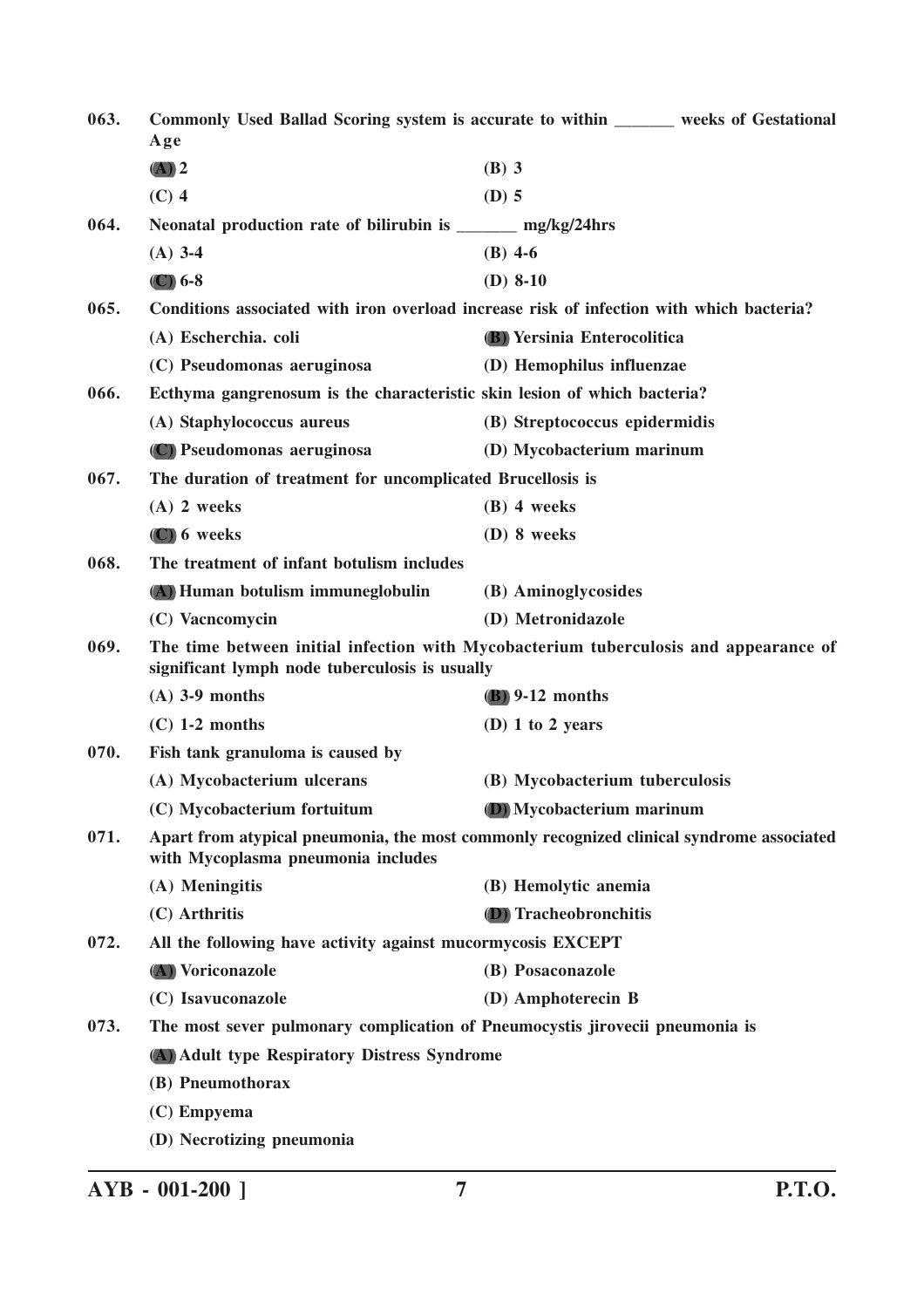| 074. | What is the most common cause of death in measles                      |                                                                                              |
|------|------------------------------------------------------------------------|----------------------------------------------------------------------------------------------|
|      | (A) Encephalitis                                                       | (B) Myocarditis                                                                              |
|      | (C) Pneumonia                                                          | (D) Diarrhea and dehydration                                                                 |
| 075. | Subacute, sclerosing panencephalitis begin insidiously?                | What is the period after the primary measles infection when the clinical manifestations of   |
|      | $(A)$ 1-3 years                                                        | $(B)$ 3-6 years                                                                              |
|      | $(C)$ 7-13 years                                                       | $(D)$ 13-20 years                                                                            |
| 076. | Forchheimer spots are associated with                                  |                                                                                              |
|      | (A) Rubeola                                                            | (B) Rubella                                                                                  |
|      | (C) Chicken pox                                                        | (D) Measles                                                                                  |
| 077. | infections by Herpes simplex is                                        | Treatment regime of Acyclovir for patients older than neonates for Central nervous system    |
|      | (A) IV 10 mg/kg every 8 hourly as a 1 hour infusion for 14-21 days     |                                                                                              |
|      | (B) IV 20 mg/kg every 8 hourly as a 1 hour infusion for 14-21 days     |                                                                                              |
|      | (C) IV 10 mg/kg every 12 hourly as a stat dose for 14-21 days          |                                                                                              |
|      | (D) IV 10 mg/kg every 8 hourly as a 1 hour infusion for 7-14 days      |                                                                                              |
| 078. | most frequent initial symptom                                          | The mean age of first symptom in Bechets disease is between 8 and 12 years. What is the      |
|      | (A) Blurred vision and eye redness                                     | (B) Erythema nodosum                                                                         |
|      | (C) Headache and meningismus                                           | <b>(D)</b> Oral ulcer                                                                        |
| 079. | point in the history will go against diagnosis of Growing Pains        | A 6 year old boy is brought by parents with complaint of severe pain in limbs at night. What |
|      | (A) Intermittent Pain                                                  | (B) Bilateral                                                                                |
|      | (C) Involves Knee joints                                               | (D) Affecting calf and shin                                                                  |
| 080. | IMNCI treatment of dysentery in child aged from 2 months to 5 years is |                                                                                              |
|      | (A) Cefixime                                                           | (B) Gentamicin                                                                               |
|      | $(C)$ Ampicillin                                                       | (D) Amikacin                                                                                 |
| 081. | Following are complications of chicken pox infection EXCEPT            |                                                                                              |
|      | (A) Meningitis                                                         | (B) Acute Cerebellar ataxia                                                                  |
|      | (C) Enteritis                                                          | (D) Reyes Syndrome                                                                           |
| 082. | scarring of skin                                                       | Which of the following intrauterine infections is associated with limb reduction defects and |
|      | (A) Varicella Virus                                                    | (B) Herpes Virus                                                                             |
|      | (C) Rubella                                                            | (D) Parvovirus                                                                               |
| 083. | Commonest complication of mumps in adolescent boys is                  |                                                                                              |
|      | (A) Encephalitis                                                       | (B) Pneumonia                                                                                |
|      | (C) Myocarditis                                                        | <b>D</b> ) Orchitis                                                                          |
| 084. | <b>Incubation period of Pertussis is</b>                               |                                                                                              |
|      | $(A)$ 1 - 7 days                                                       | $(B)$ 7 - 14 days                                                                            |
|      | $(C)$ 14 - 28 days                                                     | (D) 28 - 56 days                                                                             |
|      |                                                                        |                                                                                              |

**AYB - 001-200 ] 8 [Contd.**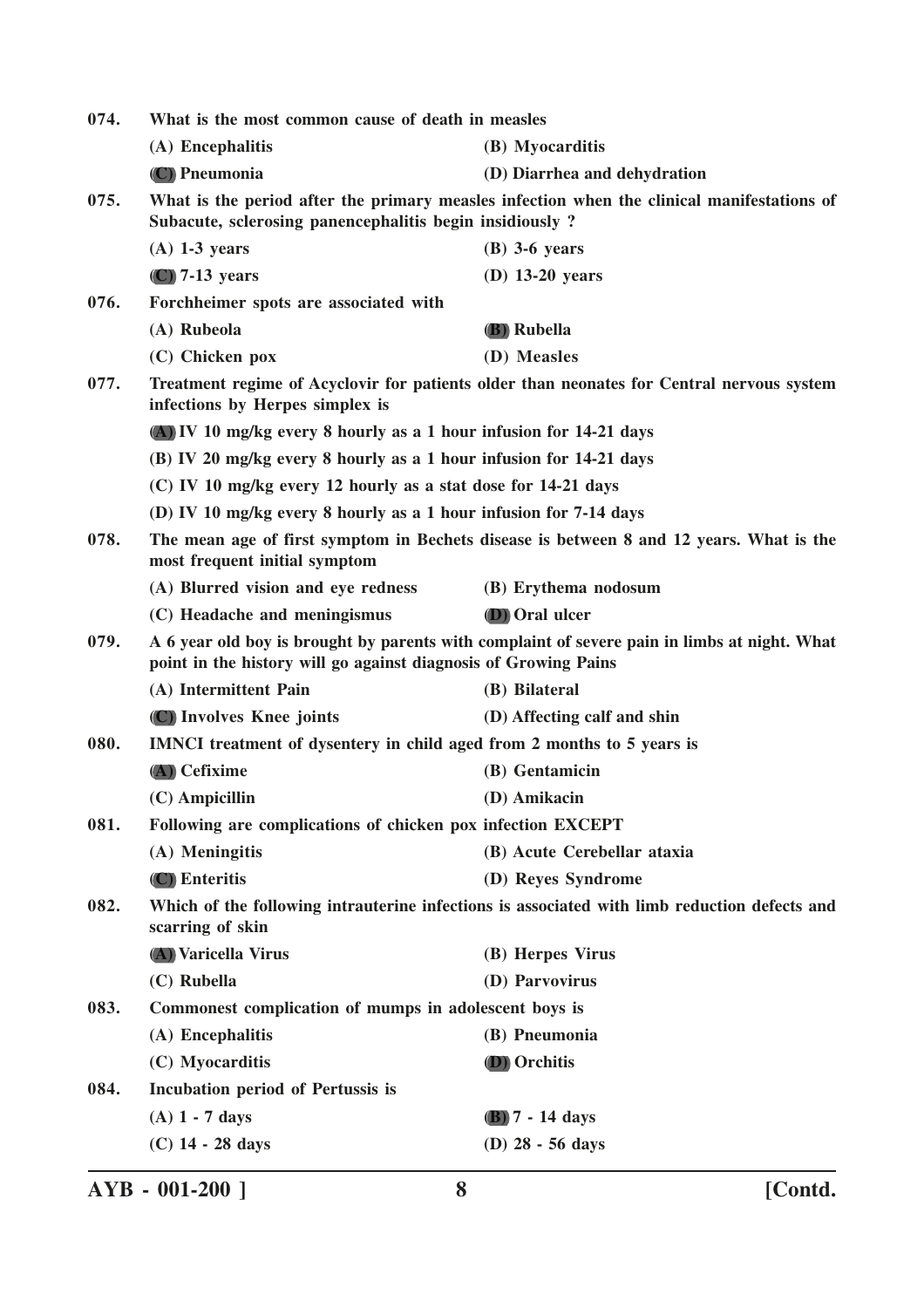**085. Bull Neck in Diphtheria is due to (A) Retropharyngeal Abcess (B) Laryngeal edema (C) Cellulitis (D) Cervical Lymphadenopathy 086. Which drug is given to newborn to prevent HIV transmission from mother to child (A) Lamivudine (B) Stavudine (C) Abacavir (D) Nevirapine 087. All are features of Neonatal Tetanus EXCEPT (A) Refusal to feed is common initial symptom (B) Caused by Clostridium tetani (C) Usually occurs in first two days of life (D) Mortality rate is around 70% 088. The criteria for admission of an infant less than 6 months with malnutrition are all except.... (A) Infant is too weak to suckle effectively (independent of weight for length) (B) Weight For Length <-3SD (In Infants >45cm) (C) Mid upper arm circumference less than 11.5 cm (D) Visible wasting in infants <45 cm 089. Risk of pyridoxine deficiency does not increase in patients taking (A) Penicillamine (B) Corticosteroids (C) Carbamazepine (D) Valproate 090. Effective supplementation of folate for prevention of neural tube defect is (A) Started at least 1 mo before conception, and continued through the first 2-3 mo of pregnancy (B) Started after positive pregnancy test and continued through the first 2-3 mo of pregnancy (C) Started at least 3 mo before conception, and continued through the first 2-3 mo of pregnancy (D) Started at least 3 mo before conception, to be stopped after positive pregnancy test 091. One of the following matching is TRUE regarding the trace element excess and its consequence (A) Manganese and Hypercholesterolemia (B) Selenium and Myopathy (C) Zinc and Hypogonadism (D) Molybdenum and Bradycardia 092. The food pyramid, a valuable roadmap for healthy diet planning rests on the concept of energy density. The first layer at the bottom of the food pyramid consists of (A) Processed food and sugar (B) Proteins and fats (C) Vegetables and fruits (D) Cereals and milk 093. A non immune reaction that occurs after ingestion of food due to metabolic, toxic, pharmacologic or undefined mechanisms is called as (A) Food Sensitivity (B) Food Intolerance (C) Food Allergy (D) None of the above**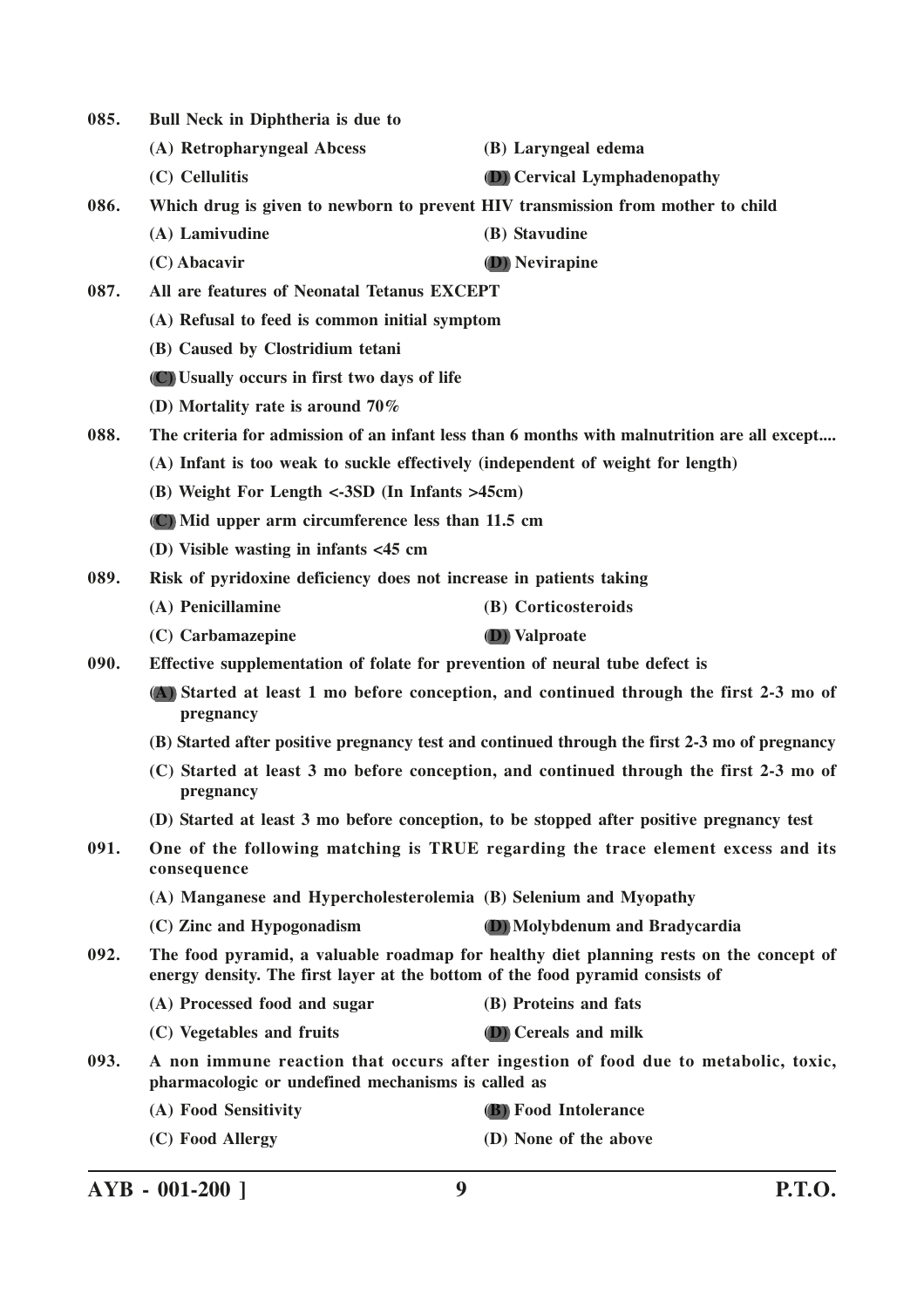| 094.<br>Which of the following is age independent anthropometric parameter |                                                                                                                                                                                       |                                                                                                                                                                                                |  |
|----------------------------------------------------------------------------|---------------------------------------------------------------------------------------------------------------------------------------------------------------------------------------|------------------------------------------------------------------------------------------------------------------------------------------------------------------------------------------------|--|
|                                                                            | (A) Weight for age                                                                                                                                                                    | (B) Head Circumference                                                                                                                                                                         |  |
|                                                                            | (C) Height for age                                                                                                                                                                    | (D) Mid upper arm circumference                                                                                                                                                                |  |
| 095.                                                                       | sufficiency                                                                                                                                                                           | 24 hour urinary iodine more than ________ microgram / litre is a valid indicator of iodine                                                                                                     |  |
|                                                                            | $(A)$ 100                                                                                                                                                                             | $(B)$ 150                                                                                                                                                                                      |  |
|                                                                            | $(C)$ 50                                                                                                                                                                              | $(D)$ 200                                                                                                                                                                                      |  |
| 096.                                                                       | All the following are signs of good attachment during breast feeding except                                                                                                           |                                                                                                                                                                                                |  |
|                                                                            | (A) Baby's chin touches the breast                                                                                                                                                    |                                                                                                                                                                                                |  |
|                                                                            | (B) Mouth wide open                                                                                                                                                                   |                                                                                                                                                                                                |  |
|                                                                            | (C) More areola visible below the mouth of baby than above                                                                                                                            |                                                                                                                                                                                                |  |
|                                                                            | (D) Lower lip turned outwards                                                                                                                                                         |                                                                                                                                                                                                |  |
| 097.                                                                       | milk EXCEPT                                                                                                                                                                           | All the following constituents are quantitatively more in breast milk as compared to cow                                                                                                       |  |
|                                                                            | (A) Lactaalbumin                                                                                                                                                                      | <b>(B)</b> Calcium                                                                                                                                                                             |  |
|                                                                            | (C) Linoleic acid                                                                                                                                                                     | (D) Lactose                                                                                                                                                                                    |  |
| 098.                                                                       | All the following micronutrients are started to a child admitted with severe acute malnutrition<br>from day one EXCEPT                                                                |                                                                                                                                                                                                |  |
|                                                                            | $(A)$ Iron                                                                                                                                                                            | (B) Vitamin A                                                                                                                                                                                  |  |
|                                                                            | (C) Folic acid                                                                                                                                                                        | $(D)$ Zinc                                                                                                                                                                                     |  |
| 099.                                                                       | White Line of Frankel on Radiograph is a feature of                                                                                                                                   |                                                                                                                                                                                                |  |
|                                                                            | $(A)$ Scurvy                                                                                                                                                                          | (B) Rickets                                                                                                                                                                                    |  |
|                                                                            | (C) Biotin Deficiency                                                                                                                                                                 | (D) Pellagra                                                                                                                                                                                   |  |
| 100.                                                                       | Oligoarthritis includes all the following features EXCEPT                                                                                                                             |                                                                                                                                                                                                |  |
|                                                                            | (A) Often single joint is involved                                                                                                                                                    |                                                                                                                                                                                                |  |
|                                                                            | $(B) \leq 4$ joints within first 6 months of disease onset                                                                                                                            |                                                                                                                                                                                                |  |
|                                                                            |                                                                                                                                                                                       | (C) Isolated involvement of upper extremity large joints is more common                                                                                                                        |  |
|                                                                            | (D) Predominantly affects large joints of lower extremities                                                                                                                           |                                                                                                                                                                                                |  |
| 101.                                                                       | All the following are risk factors for the development of uveitis EXCEPT                                                                                                              |                                                                                                                                                                                                |  |
|                                                                            | (A) Severity of arthritis                                                                                                                                                             | (B) Female sex                                                                                                                                                                                 |  |
|                                                                            | $(C)$ Age of onset < 6 years                                                                                                                                                          | (D) ANA positive                                                                                                                                                                               |  |
| 102.                                                                       | Spondyloarthritides are complex diseases in which susceptibility is largely genetically<br>determined. Which of the following characteristics is never associated with such diseases? |                                                                                                                                                                                                |  |
|                                                                            | (A) Enthesitis                                                                                                                                                                        | (B) Peripheral arthritis                                                                                                                                                                       |  |
|                                                                            | (C) Rheumatoid factor positivity                                                                                                                                                      | (D) HLA B 27 positivity                                                                                                                                                                        |  |
| 103.                                                                       | the following, the MOST appropriate initial therapy for this patient is                                                                                                               | A 12-year-old female adolescent has a recent diagnosis of SLE; she has a faint malarrash and<br>mild arthritis including both elbow and knee joints as well as the joints of small fingers. Of |  |
|                                                                            | (A) Methotrexate                                                                                                                                                                      | (B) Cyclophosphamide                                                                                                                                                                           |  |
|                                                                            | (C) Systemic Steroids                                                                                                                                                                 | (D) Hydroxychloroquin                                                                                                                                                                          |  |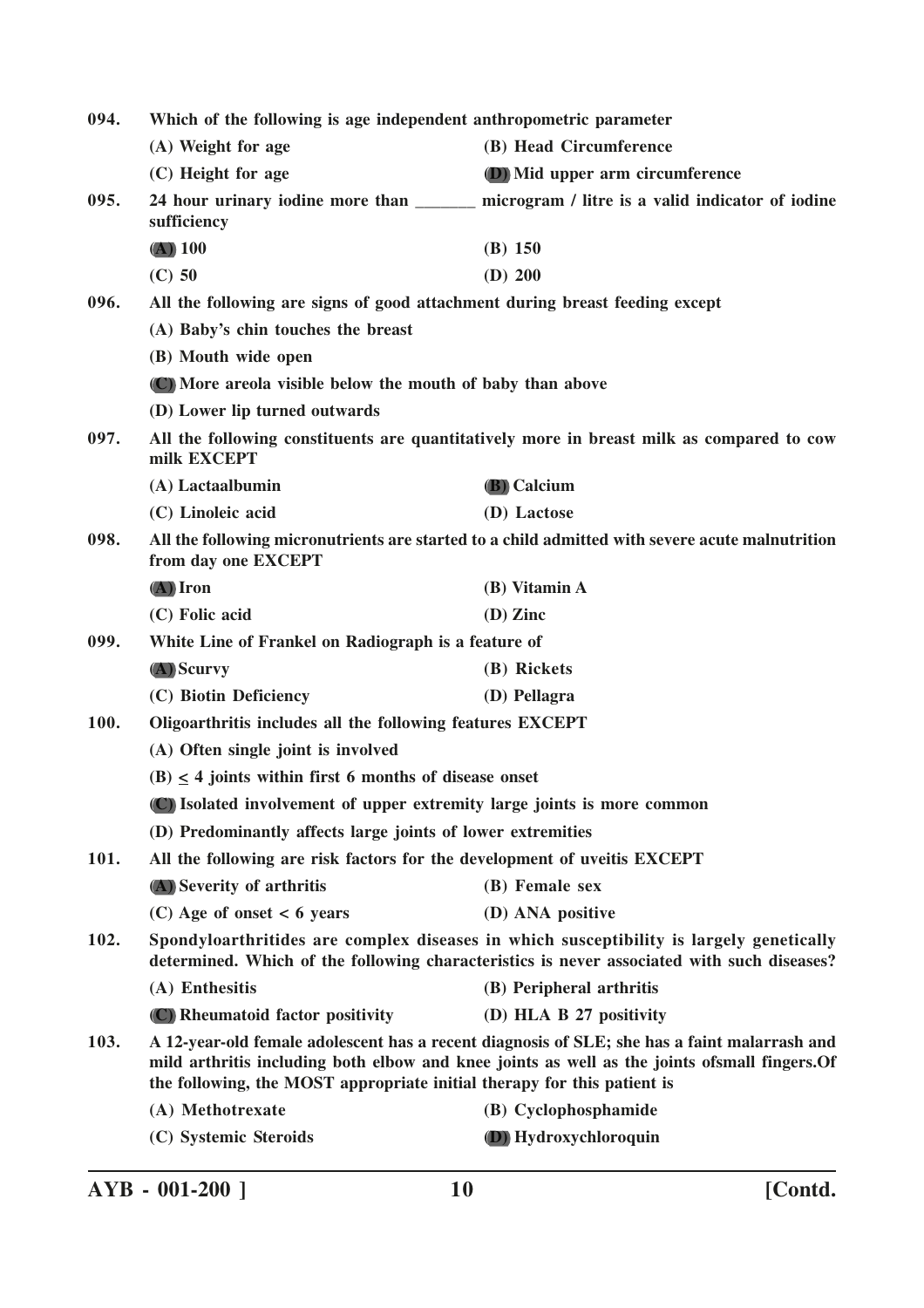| 104. | A thickened erythematous and scaly rash developing in children over the palms (mechanic's<br>hands) is seen in |                                                                                                                                                                                       |
|------|----------------------------------------------------------------------------------------------------------------|---------------------------------------------------------------------------------------------------------------------------------------------------------------------------------------|
|      | (A) Dermatomyositis                                                                                            | $(B)$ SLE                                                                                                                                                                             |
|      | $(C)$ JIA                                                                                                      | (D) Scleroderma                                                                                                                                                                       |
| 105. | Rigid bronchoscopy is preferentially indicated for                                                             |                                                                                                                                                                                       |
|      | (A) persistent pneumonia                                                                                       | (B) extracting foreign bodies                                                                                                                                                         |
|      | (C) atelectasis                                                                                                | (D) persistent wheeze                                                                                                                                                                 |
| 106. | Recurrent pneumonia is defined as                                                                              |                                                                                                                                                                                       |
|      |                                                                                                                | (A) 3 or more episodes in a single year, without radiographic clearing between occurrences                                                                                            |
|      |                                                                                                                | (B) 2 or more episodes in a single year, without radiographic clearing between occurrences                                                                                            |
|      |                                                                                                                | (C) 3 or more episodes in a single year, with radiographic clearing between occurrences                                                                                               |
|      |                                                                                                                | (D) 2 or more episodes in a single year, with radiographic clearing between occurrences                                                                                               |
| 107. | the MOST common cause of pleural effusion in children is                                                       | Pleurisy or inflammation of the pleura is often accompanied by an effusion. Of the following,                                                                                         |
|      | (A) tuberculosis                                                                                               | (B) heart failure                                                                                                                                                                     |
|      | (C) rheumatoid arthritis                                                                                       | (D) bacterial pneumonia                                                                                                                                                               |
| 108. | a postnatal oxygen requirement for                                                                             | Bronchopulmonary dysplasia (BPD) is a syndrome characterized by signs and symptoms of<br>chronic lung disease that originates in the neonatal period. An accepted definition includes |
|      | $(A)$ 14 days                                                                                                  | $(B)$ 21 days                                                                                                                                                                         |
|      | $(C)$ 42 days                                                                                                  | $(D)$ 28 days                                                                                                                                                                         |
| 109. | The treatment of choice of idiopathic pulmonary hemosiderosis (IPH) is                                         |                                                                                                                                                                                       |
|      | (A) Systemic corticosteroids                                                                                   | (B) Cyclophosphamide                                                                                                                                                                  |
|      | (C) Chloroquine                                                                                                | (D) Lung transplantation                                                                                                                                                              |
| 110. | with excellent response to supplemental oxygen is characteristic of                                            | Arterial blood gas showing early increase in PACO2 and a proportionate decrease in PaO2                                                                                               |
|      | (A) Central airway obstruction (above carina)                                                                  |                                                                                                                                                                                       |
|      | (B) Bronchiolitis                                                                                              |                                                                                                                                                                                       |
|      | (C) Alveolar interstitial pathology                                                                            |                                                                                                                                                                                       |
|      | (D) Asthma                                                                                                     |                                                                                                                                                                                       |
| 111. | Which is the most common site of congenital lobar emphysema?                                                   |                                                                                                                                                                                       |
|      | (A) Left Upper Lobe                                                                                            | (B) Right Upper Lobe                                                                                                                                                                  |
|      | (C) Left lower lobe                                                                                            | (D) Right Middle lobe                                                                                                                                                                 |
| 112. | The mainstay of treatment for Allergic Bronchopulmonary Aspergillosis (ABPA) is                                |                                                                                                                                                                                       |
|      | (A) Antifungals                                                                                                | (B) Systemic corticosteroids                                                                                                                                                          |
|      | (C) Omilizumab                                                                                                 | (D) Inhaled corticosteroids                                                                                                                                                           |
| 113. | Recommended management of pulmonary abscess is                                                                 |                                                                                                                                                                                       |
|      | (A) Conservative (total 6 weeks antibiotics)                                                                   |                                                                                                                                                                                       |
|      | (B) Conservative (total 3-4 weeks antibiotics)                                                                 |                                                                                                                                                                                       |
|      | (C) Thoracoscopic drainage                                                                                     |                                                                                                                                                                                       |
|      | (D) Thoracotomy with surgical drainage                                                                         |                                                                                                                                                                                       |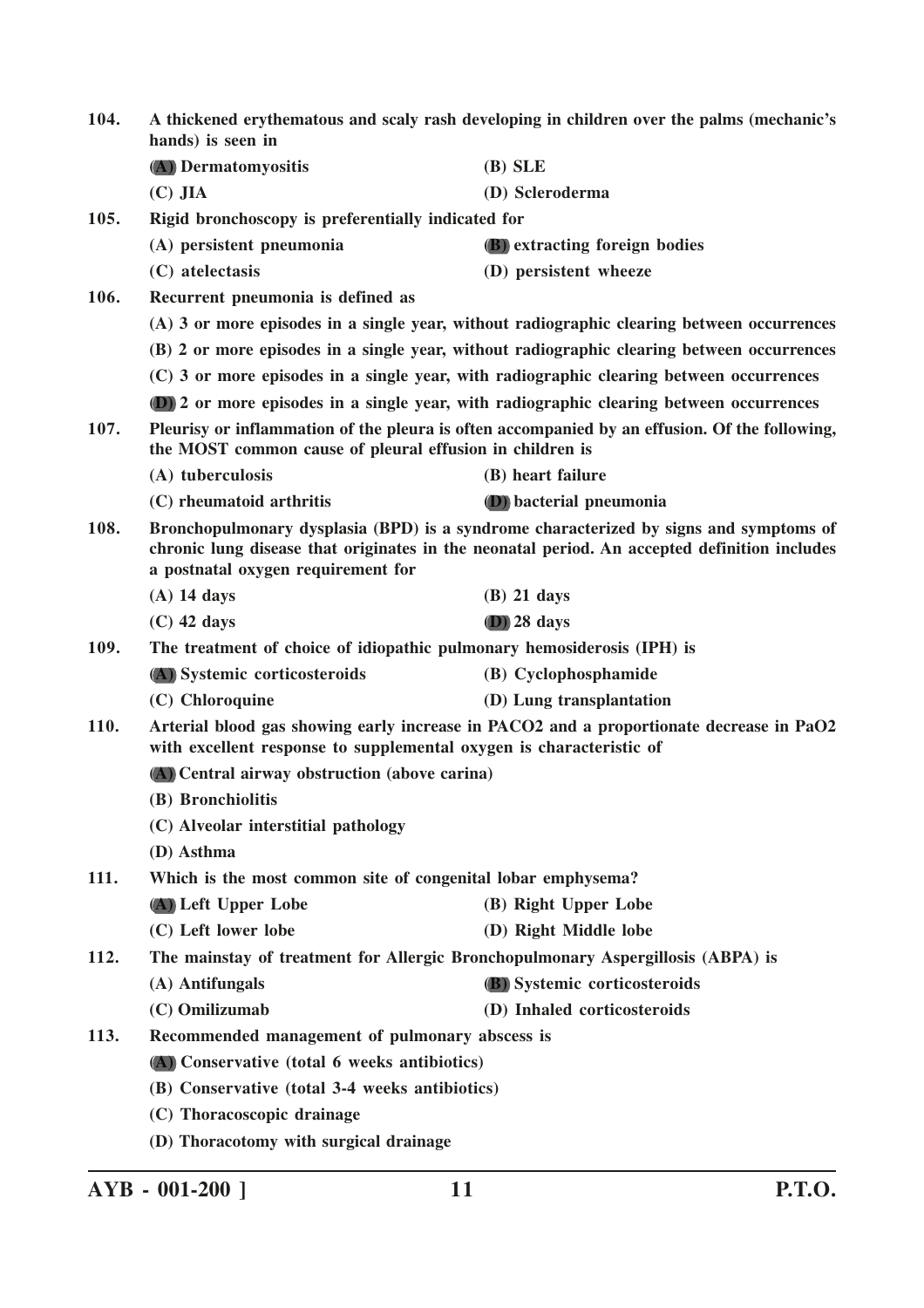| 114.                                                                        | Which is the diagnostic test of choice for Pulmonary embolism in children    |                                                                                             |
|-----------------------------------------------------------------------------|------------------------------------------------------------------------------|---------------------------------------------------------------------------------------------|
|                                                                             | $(A)$ MRI                                                                    | $(B)$ 2 D Echo                                                                              |
|                                                                             | (C) Radionucleide Scan                                                       | (D) CT with intravenous contrast                                                            |
| 115.                                                                        | Cystic Fibrosis is diagnosed by Sweat Chloride levels –                      |                                                                                             |
|                                                                             | $(A) >20$ mEq/L                                                              | $(B) > 60$ mEq/L                                                                            |
|                                                                             | $(C)$ 100 mEq/L                                                              | (D) $150$ mEq/L                                                                             |
| 116.                                                                        | Congenital Bronchiectasis with absence of annular bronchial cartilage is     |                                                                                             |
|                                                                             | (A) Williams Campbell Syndrome                                               | (B) Marnier Kuhn Syndrome                                                                   |
|                                                                             | (C) Right Middle Lobe Syndrome                                               | (D) Yellow Nail Syndrome                                                                    |
| 117.                                                                        | fetus of acutely infected pregnant women                                     | Which drug should be used to prevent vertical transmission of toxoplasma infection to the   |
|                                                                             | (A) Pyrimethamine                                                            | <b>(B)</b> Spiramycin                                                                       |
|                                                                             | (C) Leucocorin                                                               | (D) Sulfadiazine                                                                            |
| 118.                                                                        | parenchymal lesion is for ______ days                                        | The most common duration of treatment with Albendazole in Neurocysticercosis with single    |
|                                                                             | $(A)$ 28 days                                                                | $(B)$ 14 days                                                                               |
|                                                                             | $(C)$ 7 days                                                                 | $(D)$ 21 days                                                                               |
| 119.                                                                        | following EXCEPT                                                             | Renal biopsy in acute post streptococcal glomerulonephritis should be considered in all the |
|                                                                             | (A) acute renal failure                                                      | (B) initially normal complement levels                                                      |
|                                                                             | $(C)$ low C3 level in the first 2 months                                     | (D) nephrotic syndrome                                                                      |
| 120.                                                                        | (SLE)                                                                        | Lupus nephritis affects _______ of pediatric patients with systemic lupus erythematosis     |
|                                                                             | (A) $40\%$                                                                   | (B) $80\%$                                                                                  |
|                                                                             | (C) $60\%$                                                                   | (D) $100\%$                                                                                 |
| 121.                                                                        |                                                                              | What is the most common cause of chronic kidney disease children less than 5 years age?     |
|                                                                             | (A) Lupus nephritis                                                          |                                                                                             |
|                                                                             | (B) Alport Syndrome                                                          |                                                                                             |
|                                                                             | (C) Congenital Abnormalities of Kidney and Urinary Tract                     |                                                                                             |
|                                                                             | (D) Hemolytic Uremic Syndorme                                                |                                                                                             |
| 122.                                                                        | During peritoneal dialysis, the site for placing the cather is usually       |                                                                                             |
| (A) Midway between umbilicus and anterior superior iliac spine on left side |                                                                              |                                                                                             |
|                                                                             | (B) Midway between umbilicus and anterior superior iliac spine on right side |                                                                                             |
|                                                                             | (C) Midline few centimetres below the umbilicus                              |                                                                                             |
|                                                                             | (D) Midline few centimetres above the umbilicus                              |                                                                                             |
| 123.                                                                        | Glomerular filtration rate in full term neonate is                           |                                                                                             |
|                                                                             | (A) $15 \text{ mL/min}/1.73 \text{ m2}$                                      | (B) $25 \text{ mL/min}/1.73 \text{ m}2$                                                     |
|                                                                             | (C) 35mL/min/1.73 m2                                                         | (D) 45 mL/min/1.73 m2                                                                       |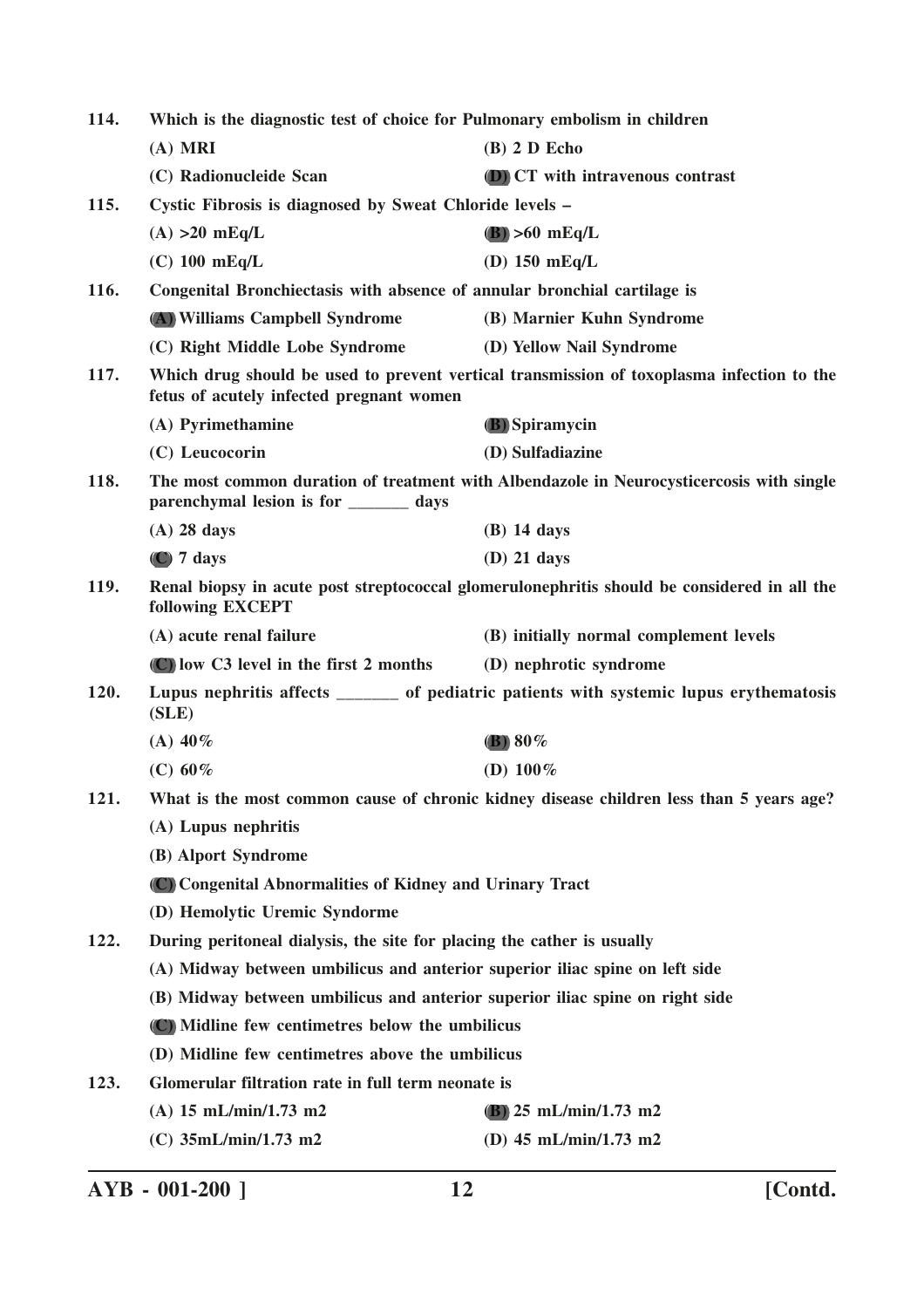| 124. | Presence of hyperuricemia and gout point towards the diagnosis of which of the following?<br>(A) Autosomal recessive polycystic kidney disease |                                                                                           |
|------|------------------------------------------------------------------------------------------------------------------------------------------------|-------------------------------------------------------------------------------------------|
|      |                                                                                                                                                |                                                                                           |
|      | <b>(B)</b> Medullary cystic kidney disease 2                                                                                                   |                                                                                           |
|      | (C) Bartter's syndrome                                                                                                                         |                                                                                           |
|      | (D) Nephronophthisis (NPHP)                                                                                                                    |                                                                                           |
| 125. | Deafness is invariably associated with which type of Bartter's syndrome?                                                                       |                                                                                           |
|      | $(A)$ Type 1                                                                                                                                   | $(B)$ Type 2                                                                              |
|      | $(C)$ Type 3                                                                                                                                   | (D) Type 4                                                                                |
| 126. | Hyperprostaglandin E syndrome is related to ?                                                                                                  |                                                                                           |
|      | (A) Bartter's syndrome                                                                                                                         | (B) B. Gitelman's syndrome                                                                |
|      | (C) C. Liddle's syndrome                                                                                                                       | (D) All of the above                                                                      |
| 127. | Gitelman's syndrome is due to mutations in ?                                                                                                   |                                                                                           |
|      | (A) Apical loop-diuretic sensitive Na-K-Cl co-transporter                                                                                      |                                                                                           |
|      | (B) Apical potassium channel                                                                                                                   |                                                                                           |
|      | (C) Thiazide-sensitive Na-Cl co-transporter (NCCT)                                                                                             |                                                                                           |
|      | (D) Basolateral chloride channel CIC-Kb                                                                                                        |                                                                                           |
| 128. |                                                                                                                                                | Which of the following is NOT TRUE about hereditary nephrogenic diabetes insipidus (NDI)? |
|      | (A) High plasma levels of vasopressin                                                                                                          | (B) Hyponatremia                                                                          |
|      | (C) Polyuria                                                                                                                                   | (D) Mental retardation                                                                    |
| 129. | Hereditary diseases that cause type 1 RTA include ?                                                                                            |                                                                                           |
|      | (A) Ehler-Danlos syndrome                                                                                                                      | (B) Marfan syndrome                                                                       |
|      | (C) Wilson's disease                                                                                                                           | (D) All of the above                                                                      |
| 130. | Low-molecular-weight proteinuria is a feature of ?                                                                                             |                                                                                           |
|      | (A) Renal glucosuria                                                                                                                           | (B) Hartnup Disease                                                                       |
|      | (C) Cystinuria                                                                                                                                 | (D) Dent's disease                                                                        |
| 131. | The following statements are true about genetic counseling EXCEPT                                                                              |                                                                                           |
|      | (A) constructing family pedigree up to the third degree                                                                                        |                                                                                           |
|      | (B) refer to support groups                                                                                                                    |                                                                                           |
|      | (C) talking about rewarding gene therapy                                                                                                       |                                                                                           |
|      | (D) collecting health files about affected family members                                                                                      |                                                                                           |
| 132. |                                                                                                                                                | All the following are characteristic features of autosomal recessive inheritance EXCEPT   |
|      | (A) no affected family members in other generations                                                                                            |                                                                                           |
|      | (B) males and females are equally affected                                                                                                     |                                                                                           |
|      | (C) vertical transmission                                                                                                                      |                                                                                           |
|      | (D) consanguinity plays important role                                                                                                         |                                                                                           |

**AYB - 001-200 ] 13 P.T.O.**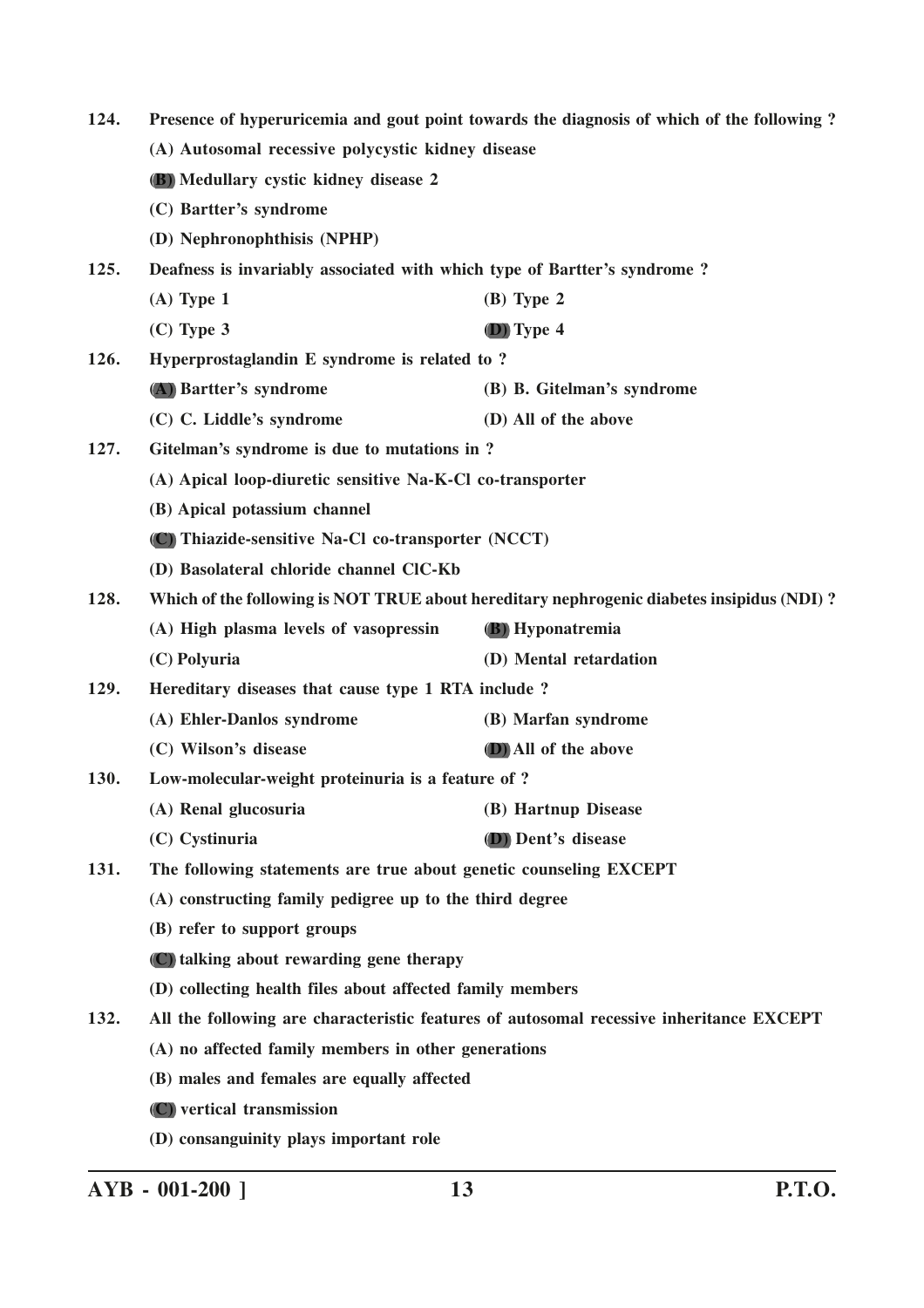- **133. Pseudodominant inheritance happens when**
	- **(A) an autosomal recessive disorder appears as autosomal dominant**
	- **(B) autosomal dominant appears as x-linked disorder**
	- **(C) an autosomal dominant appears as recessive trait**
	- **(D) skipped generations appears**
- **134. A chromosomal study of 22-year-old mother of a baby with Down syndrome t (14;21) shows that; she is the carrier for the translocation. You explained that the recurrence rate will be approximately**
	- **(A) 5-7% (B) 2-4% (C) 8-10% (D) 11-13%**
- **135. In Kleinfelter syndrome, it has been estimated that each additional X chromosome reduces the IQ by \_\_\_\_\_\_\_ points**
	- **(A) 10-15 (B) 5-10**
	- **(C) 15-20 (D) 20-25**
- **136. For chromosome analysis, cells are cultured and then artificially arrested in mitosis during which phase**

| (A) Prophase   | <b>(B)</b> Metaphase |
|----------------|----------------------|
| $(C)$ Anaphase | (D) Telophase        |

**137. A situation in which a woman with a genetic defect can have affected offspring of either sex but an affected father cannot pass the disease to his offsprings is characteristic of**

| (A) X linked recessive inheritance | (B) X linked dominant inheritance |
|------------------------------------|-----------------------------------|
|------------------------------------|-----------------------------------|

- **(C) Mitochondrial inheritance (D) Pseudogenetic inheritance**
- **138. All of the following are Autosomal Recessive disorders EXCEPT**
	- **(A) B Thalassemia (B) Sickle Cell Anemia**
		- **(C) Pyruvate Kinase Deficiency (D) Hereditary Spherocytosis**
- **139. Pelizaeus Merzbacher Disease is inherited as**
	- **(A) X linked recessive (B) Autosomal recessive**
		- **(C) Autosomal Dominant (D) X linked dominant**
- **140. What is the most accurate non-invasive method of prenatal diagnosis of Trisomy 21?**
	- **(A) Quadruple marker from maternal serum**
	- **(B) Fetal Ultrasonography (Nuchal translucency)**
	- **(C) NGS based sequencing of cffDNA from maternal plasma**

**(D) Pregnancy Associated Plasma Protein A, Free b HCG, Nasal bone assessment, Nuchal Translucency**

- **141. Rocker bottom feet are found in – (A) Edward syndrome (B) Klinefelter syndrome**
	- **(C) Angelman Syndrome (D) Noonan Syndrome**
- **142. Clinical features of Homocystinuria include all EXCEPT**
	- **(A) EctopiaLentis (B) Aortic dissection**
	- **(C) Marfanoid habitus (D) Thromboembolic phenomena**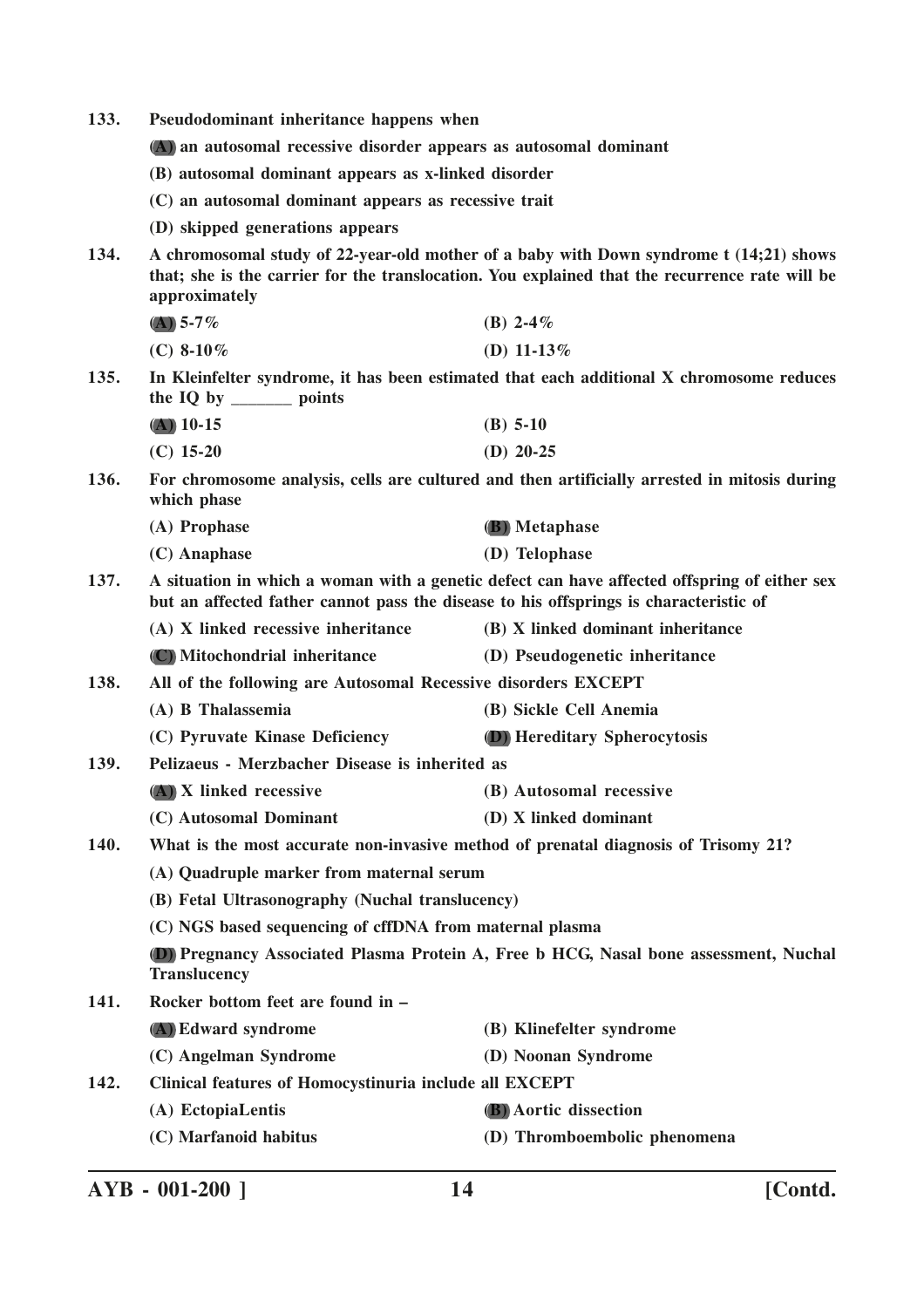| 143.                                                                                                                              | The main stay of treatment for congenital hypoplastic anemia is<br>(A) androgen                                                            |                                     |
|-----------------------------------------------------------------------------------------------------------------------------------|--------------------------------------------------------------------------------------------------------------------------------------------|-------------------------------------|
|                                                                                                                                   |                                                                                                                                            |                                     |
|                                                                                                                                   | (B) antithymocyte globulin (ATG)                                                                                                           |                                     |
|                                                                                                                                   | (C) corticosteroids                                                                                                                        |                                     |
|                                                                                                                                   | (D) fully matched-related stem cell transplantation                                                                                        |                                     |
| 144.                                                                                                                              | Each mL of packed red cells contains approximately _______ of iron                                                                         |                                     |
|                                                                                                                                   | $(A)$ 1 microgram                                                                                                                          | <b>(B)</b> 1 miligram               |
|                                                                                                                                   | $(C)$ 10 miligram                                                                                                                          | $(D) 1$ gram                        |
| 145.                                                                                                                              | Transfusion of fresh frozen plasma (FFP) is efficacious for the treatment of deficiency of all<br>the following coagulation factors EXCEPT |                                     |
|                                                                                                                                   | $(A)$ factor V                                                                                                                             | (B) factor XIII                     |
|                                                                                                                                   | $(C)$ factor X                                                                                                                             | (D) factor XI                       |
| 146.                                                                                                                              | Of the following, the genetic syndrome MOST likely associated with increased risk of optic<br>glioma is                                    |                                     |
|                                                                                                                                   | (A) Down syndrome                                                                                                                          | (B) Bloom's syndrome                |
|                                                                                                                                   | (C) neurofibromatosis 1                                                                                                                    | (D) ataxia-telangiectasia           |
| 147.<br>All of the following are associated with poor outcome in Acute Lymphoblastic Leukemia<br><b>EXCEPT</b>                    |                                                                                                                                            |                                     |
|                                                                                                                                   | (A) Age older than 10 years                                                                                                                | (B) Hypodiploidy                    |
|                                                                                                                                   | (C) Trisomy of chromosome 4                                                                                                                | (D) KMT2A (MLL) gene rearrangements |
| 148.                                                                                                                              | Reed Sternberg cell is a pathognomonic feature of ______                                                                                   |                                     |
|                                                                                                                                   | (A) Osteosarcoma                                                                                                                           | (B) Neuroblastoma                   |
|                                                                                                                                   | (C) Non Hodgkins Lymhoma                                                                                                                   | (D) Hodgkins lymphoma               |
| Heriditary Retinoblastoma are usually<br>149.                                                                                     |                                                                                                                                            |                                     |
|                                                                                                                                   | (A) Unilateral                                                                                                                             |                                     |
|                                                                                                                                   | (B) Seen in older age                                                                                                                      |                                     |
|                                                                                                                                   | (C) Unifocal                                                                                                                               |                                     |
| (D) Due to loss of function of retinoblastoma gene                                                                                |                                                                                                                                            |                                     |
| 150.<br>Findings including Heterotaxia, Complex congenital heart disease, Howell Jolly bodies on<br>blood smear are suggestive of |                                                                                                                                            |                                     |
|                                                                                                                                   | (A) Wiskott Aldrich Syndrome                                                                                                               | <b>(B)</b> Asplenia                 |
|                                                                                                                                   | (C) Chediak Higashi syndrome                                                                                                               | (D) Macrophage dysfunction          |
| 151.                                                                                                                              | All the following are seen in Wiskott Aldrich syndrome EXCEPT                                                                              |                                     |
|                                                                                                                                   | (A) Large platelets                                                                                                                        | (B) Atopic dermatitis               |
|                                                                                                                                   | (C) X linked recessive inheritance                                                                                                         | (D) Thrombocytopenic purpura        |
| 152.                                                                                                                              | Target cells are seen in all except -                                                                                                      |                                     |
|                                                                                                                                   | (A) Iron deficiency anaemia                                                                                                                | (B) Thalassemias                    |
|                                                                                                                                   | (C) Liver disorders                                                                                                                        | (D) B 12 deficiency anaemia         |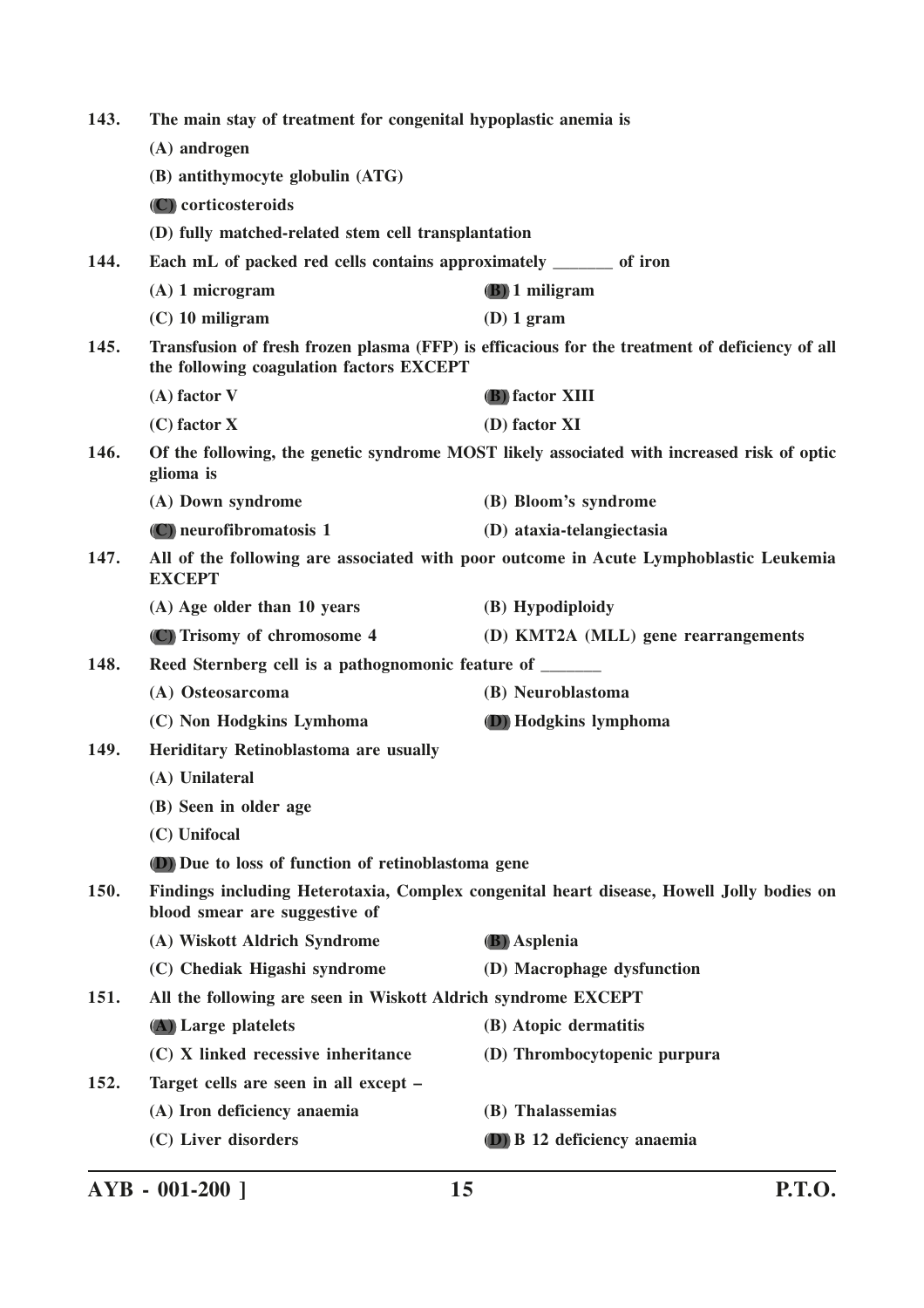**153. Good dietary source of Vitamin B12 is (A) Green leafy vegetables (B) Flesh foods (C) Fresh fruits (D) Sprouted beans 154. Thiamine Responsive Megaloblastic Anaemia is characterised by all except (A) Diabetes Mellitus (B) Sensorineural Hearing Loss (C) Visual problems (D) Diabetes Insipidus 155. Incidence rate is defined as (A) All current cases (old and new) existing at a given point in time in a given population (B) All current cases (old and new) existing over a period of time in a given population (C) Number of old and new cases occurring in a defined population during a specified time period (D) Number of new cases occurring in a defined population during a specified time period 156. A study design which is usually undertaken to obtain additional evidence to refute or support the existence of association between suspected cause and disease and which is also known as incidence study or prospective study is (A) Cross sectional study (B) Cohort study (C) Compartitive study (D) Randomized control trial 157. A popular method to present data to the 'man on the street' and to those who cannot understand orthodox charts is (A) Histogram (B) Line diagram (C) Pictogram (D) Pie chart 158. Out of the several kinds of averages commonly used in statistics, the one which is most affected by abnormal / extreme values is (A) Mean (B) Mode (C) Median (D) All of the above 159. In statistics, the extent to which observed values cluster near the mean determines the width of the bell and is described by : (A) Median (B) Mode (C) Standard Deviation (D) None of the above 160. Polysaccharide vaccines have all the following drawbacks EXCEPT (A) Poor immune response in children under 6 months (B) Short term immunity (C) Absence of enhanced response on repeat exposure (D) Induce B lymphocyte response (T lymphocyte independent) 161. In children on steroids (>2 mg/kg/day or >20mg/day of Prednisone or equivalent) for more than 14 days, live vaccines should not be given for how many days after discontinuation of therapy (A) 1 week (B) 1 month (C) 2 weeks (D) 2 months**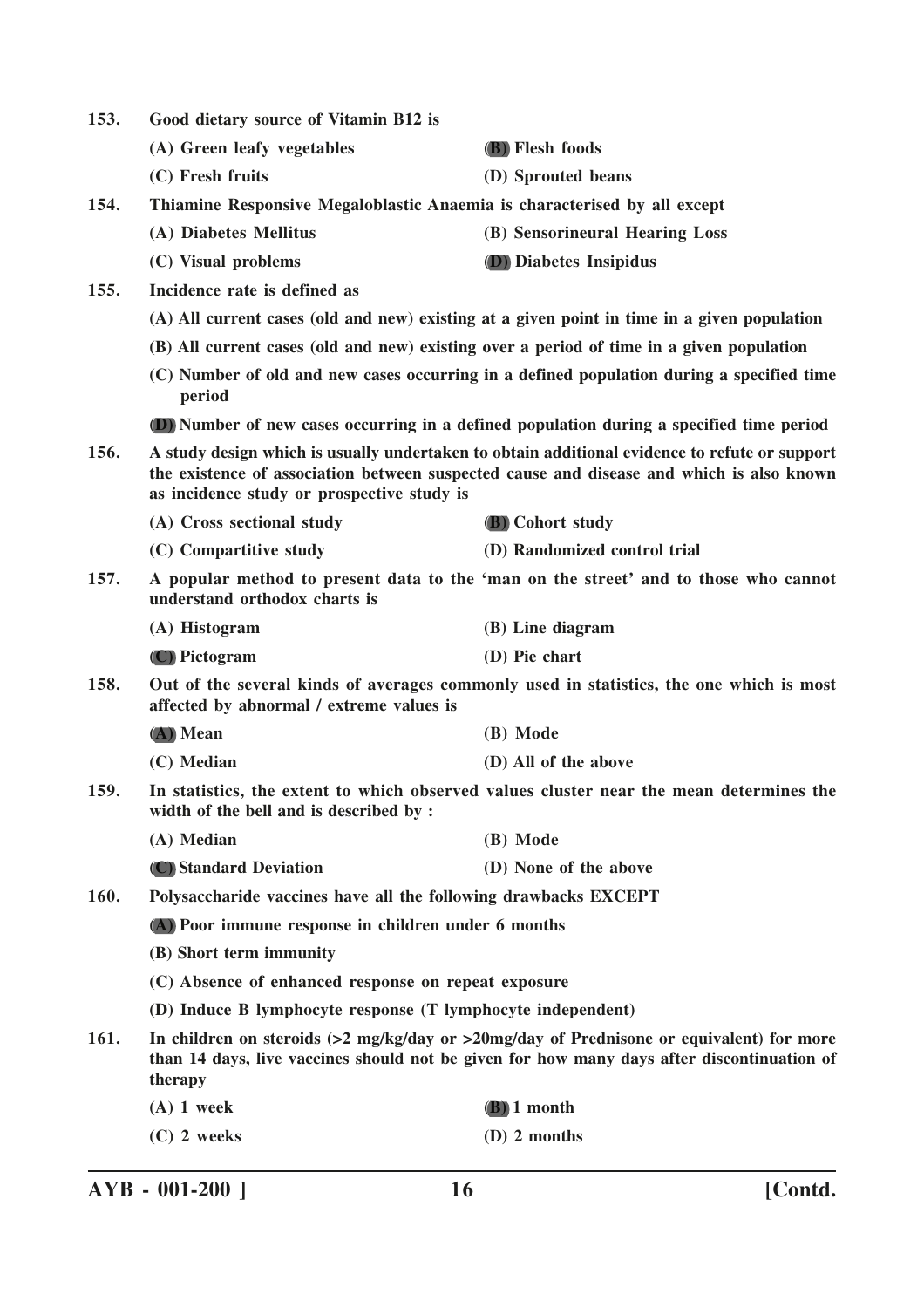| 162.                                                                                           | Preterm infants can be vaccinated at the same chronological age as full term infants according<br>to recommended immunization schedule. The exception to this rule is |                                               |
|------------------------------------------------------------------------------------------------|-----------------------------------------------------------------------------------------------------------------------------------------------------------------------|-----------------------------------------------|
|                                                                                                | (A) Hepatitis B Vaccine                                                                                                                                               | (B) BCG vaccine                               |
|                                                                                                | (C) Oral Polio Vaccine                                                                                                                                                | (D) Both $(A)$ and $(B)$                      |
| 163.                                                                                           | Which of the following vaccines is NOT a live vaccine?                                                                                                                |                                               |
|                                                                                                | $(A)$ OPV                                                                                                                                                             | (B) Measles                                   |
|                                                                                                | (C) Conjugate Pneumococcal vaccine                                                                                                                                    | (D) Chimerivax $-$ JE                         |
| 164.                                                                                           | To measure the level of consciousness AVPU scale used stands for all of the following<br><b>EXCEPT</b>                                                                |                                               |
|                                                                                                | $(A)$ Alert                                                                                                                                                           | (B) Voice                                     |
|                                                                                                | (C) Paralyzed                                                                                                                                                         | (D) Unresponsive                              |
| 165.                                                                                           | All the following are criteria for hematologic dysfunction in MODS EXCEPT                                                                                             |                                               |
|                                                                                                | (A) Hemoglobin less than 4 $g\%$                                                                                                                                      | (B) Platelet count $<$ 100000/mm <sup>3</sup> |
|                                                                                                | $(C)$ PT INR $> 1.5$                                                                                                                                                  | (D) APTT $> 60$ sec                           |
| 166.                                                                                           | All the following are hallmarks of extrathoracic airway obstruction EXCEPT                                                                                            |                                               |
|                                                                                                | (A) Stridor                                                                                                                                                           | <b>(B)</b> Prolongation of expiration         |
|                                                                                                | (C) Suprasternal retractions                                                                                                                                          | (D) Chest wall and subcostal retractions      |
| 167.                                                                                           | What is the approximate difference in venous and arterial PH and PCO2                                                                                                 |                                               |
|                                                                                                | (A) Venous PH 0.03 lower and PCO2 6 mm higher                                                                                                                         |                                               |
|                                                                                                | (B) Venous PH 0.03 higher and PCO2 6 mm lower                                                                                                                         |                                               |
| (C) Venous PH 0.06 lower and PCO2 3 mm higher<br>(D) Venous PH 0.06 lower and PCO2 3 mm higher |                                                                                                                                                                       |                                               |
|                                                                                                |                                                                                                                                                                       |                                               |
| 168.<br>In mechanical ventilation Biotrauma implies damage to lungs caused by                  |                                                                                                                                                                       |                                               |
|                                                                                                | $(A)$ Oxygen                                                                                                                                                          | (B) Microorganisms                            |
|                                                                                                | (C) Cytokine release                                                                                                                                                  | (D) Antmicrobials                             |
| 169.<br>In mechanical ventilation, auto PEEP is associated with                                |                                                                                                                                                                       |                                               |
|                                                                                                | (A) Incomplete expiration                                                                                                                                             | (B) Incomplete inspiration                    |
|                                                                                                | (C) Tidal volume                                                                                                                                                      | (D) Minute ventillation                       |
| 170.                                                                                           | Out of the following devices, which is likely to provide maximum FiO2                                                                                                 |                                               |
|                                                                                                | (A) Nasal Canula                                                                                                                                                      | (B) Non rebreather mask                       |
|                                                                                                | (C) Simple mask                                                                                                                                                       | (D) Venturi mask                              |
| 171.                                                                                           | The correct representation of Parkland formula for fluid resuscitation in burns is                                                                                    |                                               |
|                                                                                                | (A) 4 ml / kg / $%$ body surface area burned of DNS                                                                                                                   |                                               |
|                                                                                                | (B) 2 ml / kg / % body surface area burned of DNS                                                                                                                     |                                               |
|                                                                                                | (C) 2 ml / kg / % body surface area burned of Ringer Lactate                                                                                                          |                                               |
|                                                                                                | (D) 4 ml / kg / % body surface area burned of Ringer lactate                                                                                                          |                                               |

**AYB - 001-200 ] 17 P.T.O.**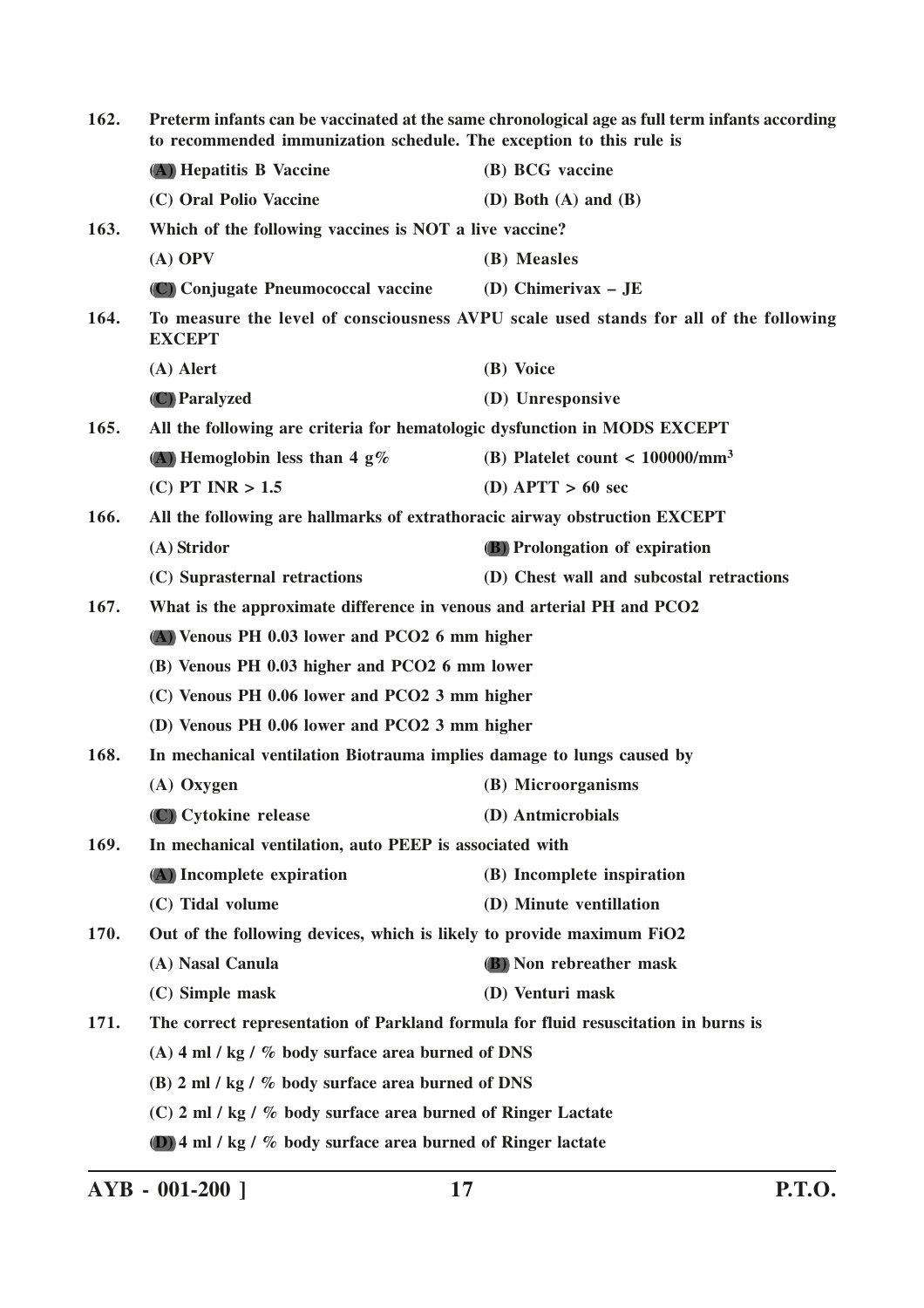| 172.                                                                  | In management of a child in shock due to dilated cardiomyopathy, the initial fluid bolus<br>should be of |                                                                                              |
|-----------------------------------------------------------------------|----------------------------------------------------------------------------------------------------------|----------------------------------------------------------------------------------------------|
|                                                                       | $(A)$ 20 ml/kg                                                                                           | $(B)$ 5-10 ml/kg                                                                             |
|                                                                       | $(C)$ 30 ml/kg                                                                                           | $(D)$ 25 ml/kg                                                                               |
| 173.                                                                  | All the following drug – Effect combinations are correct EXCEPT                                          |                                                                                              |
|                                                                       | 10 microgram/kg/min                                                                                      | (A) Dopamine – Increased cardiac contractility, Significant peripheral vasoconstriction at > |
|                                                                       | (B) Dobutamine - Increased cardiac contractility, Potent vasoconstrictor                                 |                                                                                              |
|                                                                       | (C) Epinephrine – Increased heart rate and cardiac contractility                                         |                                                                                              |
|                                                                       | (D) Norepinephrine - potent vasoconstriction                                                             |                                                                                              |
| 174.                                                                  | Females achieve peak height velocity approxiately                                                        |                                                                                              |
|                                                                       | (A) 1 year before menarche                                                                               | (B) 6 months before menarche                                                                 |
|                                                                       | (C) At the time of menarche                                                                              | (D) 3 months after menarche                                                                  |
| 175.<br>Nocturnal emissions may be noted in males at                  |                                                                                                          |                                                                                              |
|                                                                       | $(A)$ SMR 3                                                                                              | $(B)$ SMR 2                                                                                  |
|                                                                       | $(C)$ SMR 4                                                                                              | $(D)$ SMR 1                                                                                  |
| 176.                                                                  | Pubertal gynecomastia is seen in up to ______ % of adolescent males                                      |                                                                                              |
|                                                                       | $(A)$ 50                                                                                                 | $(B)$ 55                                                                                     |
|                                                                       | $(C)$ 60                                                                                                 | $(D)$ 65                                                                                     |
| 177.                                                                  | The MOST common cause of acquired hypopituitarism is                                                     |                                                                                              |
|                                                                       | (A) Craniopharyngioma                                                                                    | (B) Eosinophilic granuloma                                                                   |
|                                                                       | (C) Tuberculosis                                                                                         | (D) Toxoplasmosis                                                                            |
| 178.<br>Modified Ferrintan Gallwey score Is used for                  |                                                                                                          |                                                                                              |
|                                                                       | (A) Ovulation                                                                                            | (B) Gynaecomastia                                                                            |
|                                                                       | (C) Galaclorrhoea                                                                                        | (D) Hirsutism                                                                                |
| 179.                                                                  | Most common cause of acquired hypothyroidism is                                                          |                                                                                              |
|                                                                       | (A) Autoimmune polyglandular syndrome                                                                    | (B) Chronic lymphocytic thyroiditis                                                          |
|                                                                       | $(C)$ Trisomy21                                                                                          | (D) Drug induced                                                                             |
| Most common cause of Central Precocious Puberty in girls is -<br>180. |                                                                                                          |                                                                                              |
|                                                                       | (A) Idiopathic                                                                                           | (B) Secondary to CNS tumours                                                                 |
|                                                                       | (C) Tuberculous meningitis                                                                               | (D) Cranial Irradiation                                                                      |
| 181.                                                                  | hypertension?                                                                                            | Which of the following types of Congenital adrenal Hyperplasias is associated with           |
|                                                                       | (A) 21 Hydroxylase                                                                                       |                                                                                              |
|                                                                       | <b>(B)</b> 11 B Hydroxylase deficiency                                                                   |                                                                                              |
|                                                                       | (C) Lipoid CAH                                                                                           |                                                                                              |
|                                                                       | (D) 3 B Hydroxysteroid dehydrogenase deficiency                                                          |                                                                                              |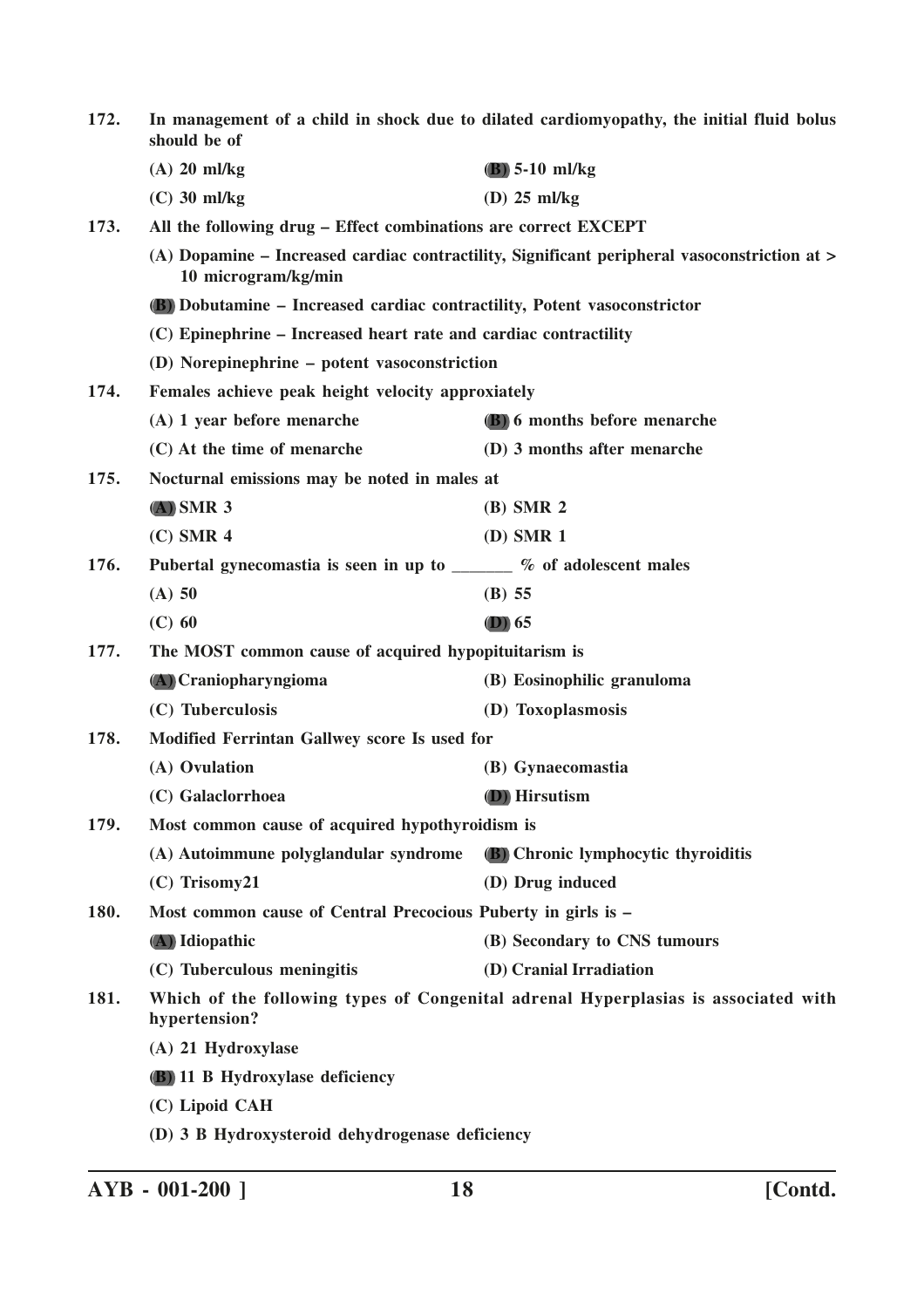| 182.        | At end of second year, sleeping hours are normally upto                                                                                          |                                                                                         |
|-------------|--------------------------------------------------------------------------------------------------------------------------------------------------|-----------------------------------------------------------------------------------------|
|             | $(A)$ 13 - 15 hours                                                                                                                              | $(B)$ 11 - 13 hours                                                                     |
|             | $(C)$ 9 - 10 hours                                                                                                                               | (D) $7 - 9$ hours                                                                       |
| 183.        | Second molars of secondary teeth appear at                                                                                                       |                                                                                         |
|             | $(A)$ 11 - 12 years                                                                                                                              | $(B)$ 12 - 13 years                                                                     |
|             | $(C)$ 13 - 14 years                                                                                                                              | $(D)$ 14 - 15 years                                                                     |
| 184.        | Time of appearance of ossification center of the head of humerus                                                                                 |                                                                                         |
|             | (A) 3 weeks of age                                                                                                                               | (B) 7 weeks of age                                                                      |
|             | $(C)$ 10 weeks of age                                                                                                                            | (D) 14 weeks of age                                                                     |
| 185.        | A normal Indian child at 4 years of age has height of                                                                                            |                                                                                         |
|             | $(A)$ 90 cms                                                                                                                                     | $(B)$ 95 cms                                                                            |
|             | $(C)$ 100 cms                                                                                                                                    | $(D)$ 110 cms                                                                           |
| 186.        | At birth, the circumference of chest is less than head circumference by                                                                          |                                                                                         |
|             | $(A)$ 1 cm                                                                                                                                       | $(B)$ 3 cms                                                                             |
|             | $(C)$ 6 cms                                                                                                                                      | $(D)$ 9 cms                                                                             |
| 187.        | Head Circumference in normal child at 3 months of age is approximately                                                                           |                                                                                         |
|             | $(A)$ 35 cms                                                                                                                                     | $(B)$ 37 cms                                                                            |
|             | $(C)$ 40 cms                                                                                                                                     | $(D)$ 45 cms                                                                            |
| 188.        |                                                                                                                                                  | The age by which the child can makes tower of 9 cubes and imitates horizontal stroke is |
|             | $(A)$ 24 months                                                                                                                                  | (B) 30 months                                                                           |
|             | $(C)$ 16 months                                                                                                                                  | $(D)$ 20 months                                                                         |
| 189.        | The child who helps to undress; puts 3 words together (subject, verb, object); and handles<br>spoon well, his/her MOST appropriate age is around |                                                                                         |
|             | $(A)$ 15 months                                                                                                                                  | $(B)$ 18 months                                                                         |
|             | $(C)$ 12 months                                                                                                                                  | $(D)$ 24 months                                                                         |
| <b>190.</b> | The first permanent tooth to erupt is                                                                                                            |                                                                                         |
|             | (A) Central incisors at 6 years                                                                                                                  | (B) Molar at 6 years                                                                    |
|             | (C) Premolar at 6-7 years                                                                                                                        | (D) Lower canine at -7 years                                                            |
| 191.        | <b>Example 2</b> of the adult head circumference is achieved by the age of 2 years                                                               |                                                                                         |
|             | (A) 75                                                                                                                                           | $(B)$ 90                                                                                |
|             | $(C)$ 80                                                                                                                                         | $(D)$ 85                                                                                |
| 192.        | Growth in weight the middle childhood (6-11 years) averages _______ kg/year                                                                      |                                                                                         |
|             | $(A)$ 2 to 2.5                                                                                                                                   | (B) 1 to 1.5                                                                            |
|             | (C) 3 to 3.5                                                                                                                                     | (D) 4 to 4.5                                                                            |
| 193.        | catch up by $\frac{ }{ }$ years age                                                                                                              | Barring medical complications, most Very Low Birth Weight Infants (VLBW) achieve height |
|             | $(A)$ 1-2                                                                                                                                        | $(B)$ 2-3                                                                               |
|             | $(C)$ 3-4                                                                                                                                        | $(D)$ 4-5                                                                               |
|             |                                                                                                                                                  |                                                                                         |